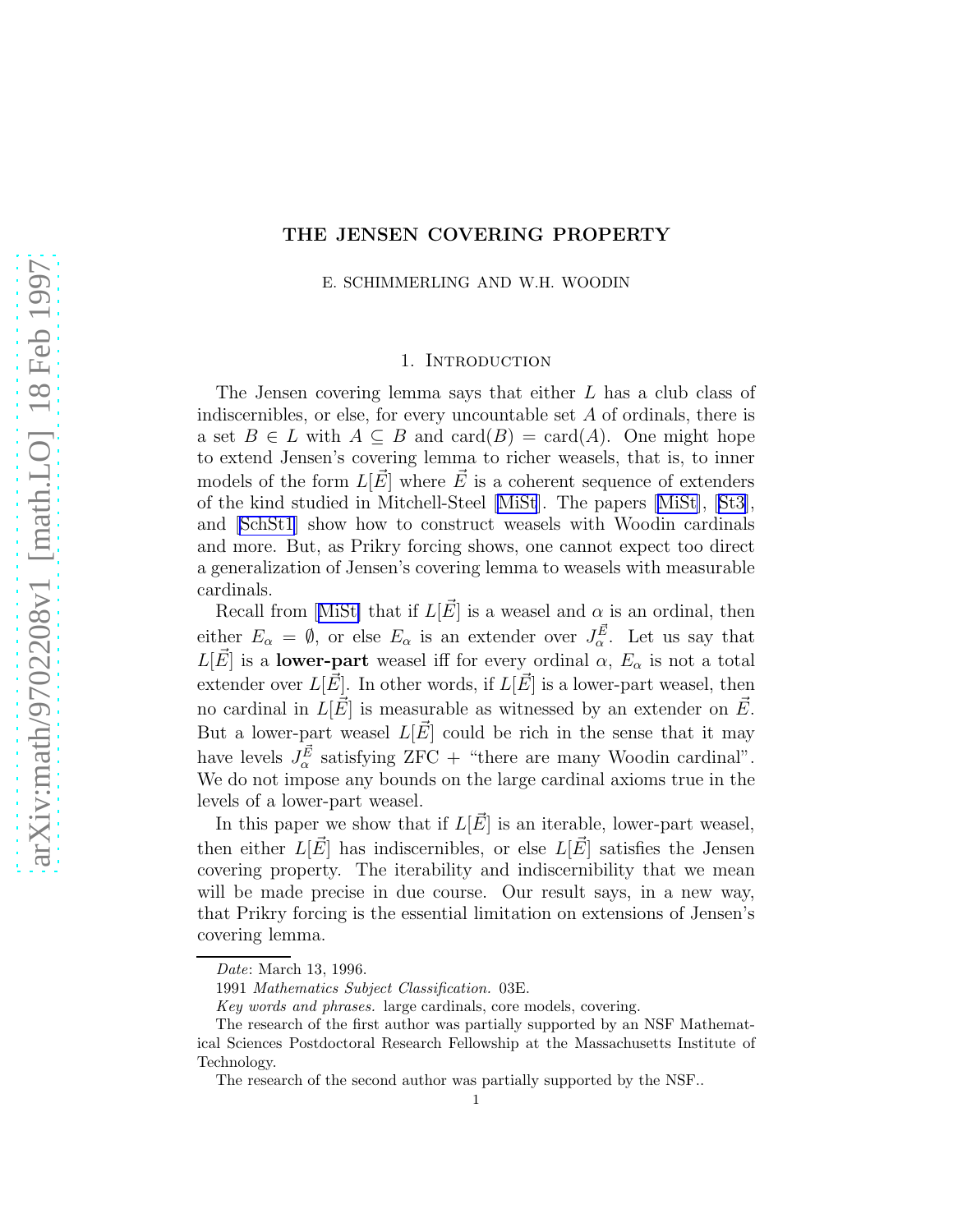This paper is organized as follows. In §§2-5, we prove several theorems regarding successor cardinals in lower-part weasels. Those in §2 and §3 might be seen as corollaries to the proofs of the main theorems in[[MiSchSt\]](#page-22-0) and [\[MiSch](#page-22-0)] respectively. Iterability is discussed in §4, where we sketch why internal strategic iterability for countable realizable premice suffices for all of the results in this paper. In §5, we prove our extension to Jensen's covering lemma.

That Theorem 2.4 is a corollary to[[MiSchSt](#page-22-0)] was observed by Woodin [[W\]](#page-23-0), who used it to define a core model based on the failure of  $L(\mathbb{R})$ determinacy. We were originally and primarily motivated by this application and give a rough description of it at the end of §2.

The results presented in this paper build directly on the earlier work of Mitchell, Schimmerling, and Steel.

### 2. Successor cardinals with countable closure

We assume that the reader is familiar with [\[MiSt](#page-22-0)] and [\[St2](#page-23-0)], and adopt the notation established there. Throughout the paper, if  $\pi$  is an embedding, then we shall write  $\mathcal{E}(\pi)$ , instead of the more common notation  $E_{\pi}$ , for the long extender derived from  $\pi$ . For the purposes of this paper, an iteration tree is a normal, padded iteration tree. If  $\mathcal T$ is an iteration tree of successor length, then we shall write  $\mathcal{M}_{\infty}(\mathcal{T})$  for the final model of  $\mathcal T$ . If M and N are premice, then  $\mathcal M \subseteq \mathcal N$  means that M is an initial segment of N, and  $\mathcal{M} \lhd \mathcal{N}$  means that M is a proper initial segment of  $N$ .

**Definition 2.1.** A premouse  $M$  is a lower-part premouse if and only if M is passive and  $\dot{E}^{\mathcal{M}}_{\alpha}$  is not a total extender over M whenever  $\alpha <$  OR<sup>M</sup>.

**Definition 2.2.** Let  $M$  be a premouse. Then  $M$  is **iterable** iff  $M$  is  $\alpha$ -iterable for every ordinal  $\alpha$  in the sense of [[St2,](#page-23-0) Definition 2.8]. That is, M is  $\alpha$ -iterable iff player II has a winning strategy in the iteration game  $\mathcal{G}^*(\mathcal{M}, \alpha)$  of length  $\alpha$  on  $\mathcal{M}$ . If  $\alpha$  is an ordinal and  $\kappa < \mathrm{OR}^{\mathcal{M}}$ , then M is  $\alpha$ -iterable above  $\kappa$  iff player II has a winning strategy in the iteration game of length  $\alpha$  on M where player I is restricted to playing extenders with critical points  $\geq \kappa$ . M is **iterable above**  $\kappa$  iff M is  $\alpha$ -iterable above  $\kappa$  for all ordinals  $\alpha$ .

**Definition 2.3.** M is an x-premouse iff x is a set of ordinals and  $\mathcal M$  is a premouse built over x.

Definition 2.3 means, among other things, that if  $E$  is an extender from the M-sequence, then  $\cup x < \text{crit}(E)$ . All definitions involving premice have the obvious extensions to x-premice.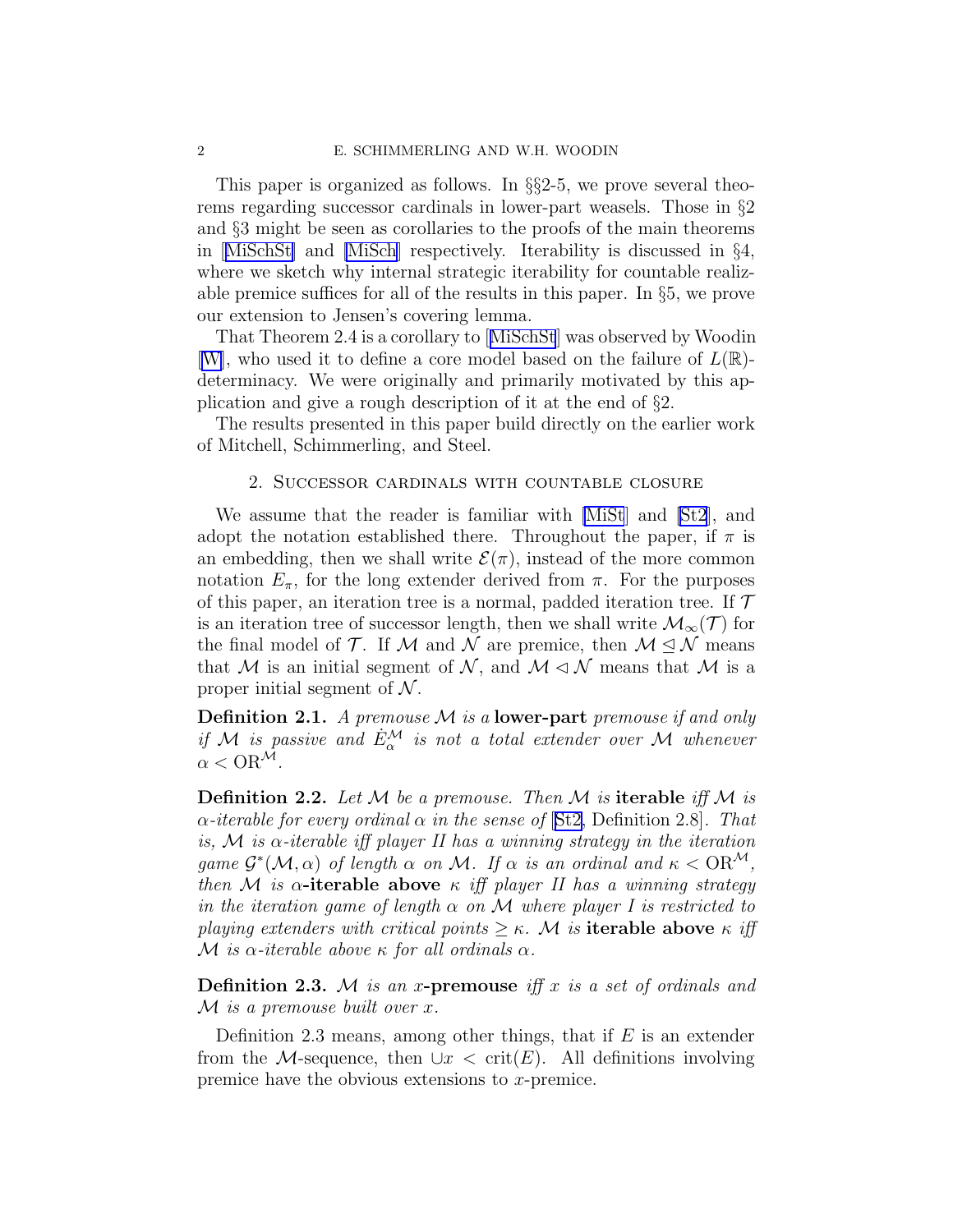Recall that a cardinal  $\kappa$  is countably closed iff  $\mu^{\aleph_0} < \kappa$  whenever  $\mu < \kappa$ .

**Theorem 2.4.** Suppose that  $W = L[\vec{E}, x]$  is an iterable, lower-part xweasel. Let  $\kappa$  be a cardinal of W such that  $\bigcup x < \text{card}(\kappa)$  and  $\text{card}(\kappa)$ is a countably closed cardinal. Put  $\lambda = (\kappa^+)^W$  and suppose that

$$
cf(\lambda) < \operatorname{card}(\kappa).
$$

Then, given  $\delta < \text{card}(\kappa)$ , there exists  $\mu \geq \delta$  and a normal, countably complete ultrafilter U on  $\mathcal{P}(\mu) \cap W$  such that U is weakly amenable to W.

**Definition 2.5.** An iteration tree  $\mathcal{T}$  is **trivial** iff  $E_{\eta}^{\mathcal{T}} = \emptyset$  whenever  $\eta$  < lh(T). That is, T is trivial iff T consists exclusively of padding.

**Definition 2.6.** An iteration tree  $\mathcal{T}$  is dropping iff  $\eta + 1 \in \mathcal{D}^{\mathcal{T}}$  when- $\operatorname{ever} 0 = \operatorname{pred} \mathcal{T}(\eta + 1).$ 

**Lemma 2.7.** If  $T$  is an iteration tree on a lower part-part premouse and  $E_0^{\mathcal{T}} \neq \emptyset$ , then  $\mathcal{T}$  is dropping.

*Proof of Lemma 2.7.* Since  $\mathcal{M}_0^{\mathcal{T}}$  is a lower-part premouse, we have that  $1 \in \mathcal{D}^{\mathcal{T}}$ . Suppose that  $\text{pred}^{\mathcal{T}}(\eta + 1) = 0 < \eta$  but  $\eta + 1 \notin \mathcal{D}^{\mathcal{T}}$ . Then a simple calculation shows that

$$
\textnormal{crit}(E^{\mathcal{T}}_{\eta})<\rho_{\omega}\left((\mathcal{M}^*_1)^{\mathcal{T}}\right)\leq \textnormal{crit}(E^{\mathcal{T}}_0)<\textnormal{lh}(E^{\mathcal{T}}_0)<\textnormal{lh}(E^{\mathcal{T}}_{\eta}).
$$

So crit $(E_0^{\mathcal{T}})$  is a limit of generators of  $E_{\eta}^{\mathcal{T}}$ . By the initial segment condition on good extender sequences, there is are initial segments of  $E_{\eta}^{\mathcal{T}}$  crit $(E_0^{\mathcal{T}})$  on the  $\mathcal{M}_0^{\mathcal{T}}$ -sequence, and these initial segments are total extenders over  $\mathcal{M}_0^{\mathcal{T}}$ . But  $\mathcal{M}_0^{\mathcal{T}}$  is a lower-part premouse, a contradiction.  $\Box$ 

**Definition 2.8.** An iteration tree  $\mathcal T$  is thorough iff  $E_{\eta}^{\mathcal T} \neq \emptyset$  and

 $\mathcal{M}_{\eta}^{\mathcal{T}}\parallel\mathrm{lh}(E_{\eta}^{\mathcal{T}})$ 

is a lower part premouse whenever  $\eta < \mathrm{lh}(\mathcal{T})$ .

**Definition 2.9.** An extender  $E$  is a **measure** if the only generator of E is  $\mathrm{crit}(E)$ .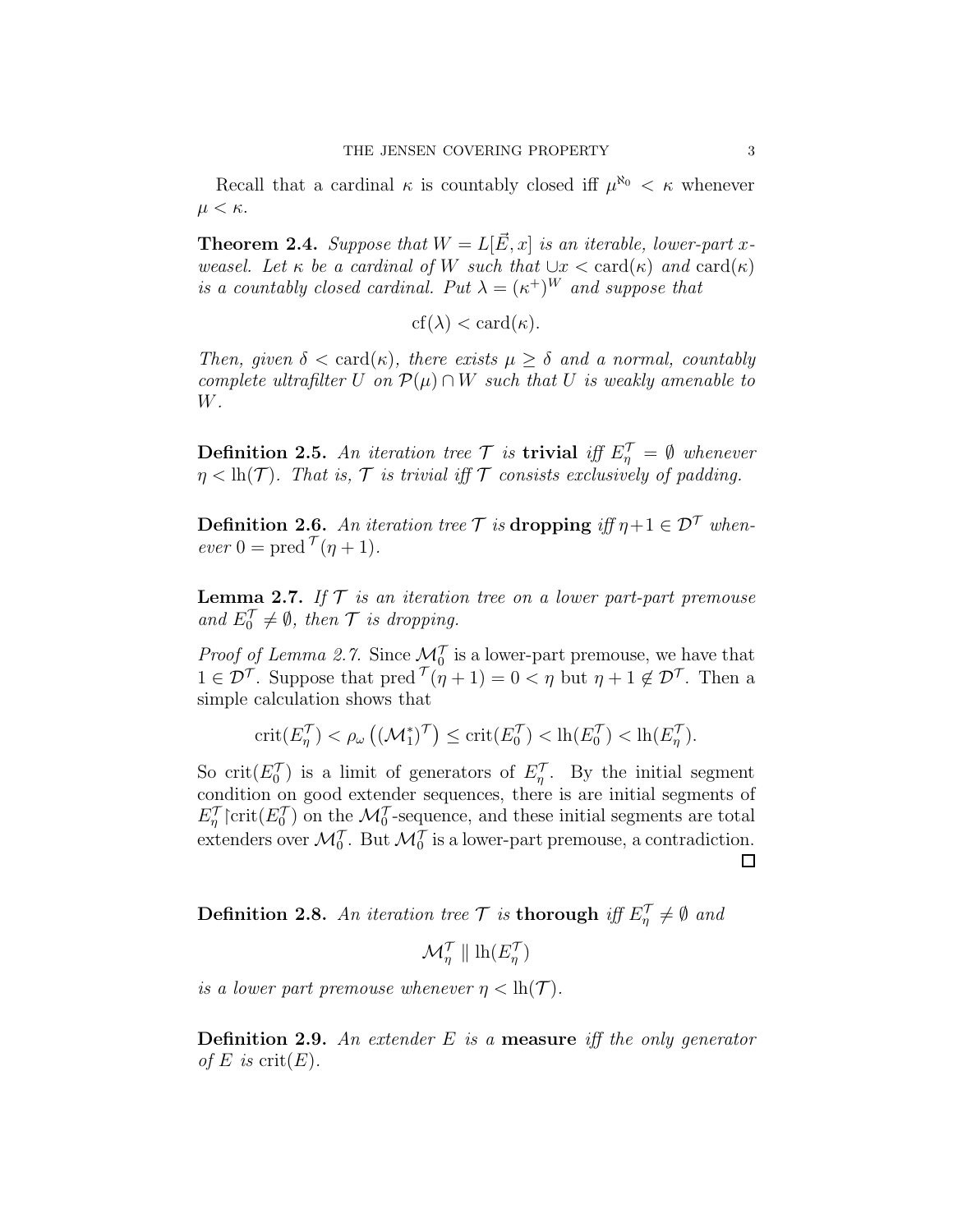**Lemma 2.10.** Suppose that  $\mathcal{T}$  is a thorough iteration tree. Then  $E_{\eta}^{\mathcal{T}}$ is a measure whenever  $\eta < \mathrm{lh}(\mathcal{T})$ , so  $\mathcal T$  is linear. Moreover,  $\mathcal T$  has the following very simple form:

$$
(\gamma + 1, \eta]_T \cap \mathcal{D}^{\mathcal{T}} = \emptyset \implies E^{\mathcal{T}}_{\eta} = i^{\mathcal{T}}_{\gamma, \eta} (E^{\mathcal{T}}_{\gamma})
$$

whenever  $\gamma < \eta < \ln(\mathcal{T})$ .

Proof of Lemma 2.10. The first assertion is clear from the initial segment condition on  $\mathcal{M}_{\eta}^{\mathcal{T}}$  and the thoroughness of  $\mathcal{T}$ . Suppose that  $\gamma < \eta < \mathrm{lh}(\mathcal{T})$ . If

$$
\mathrm{lh} (E^{\mathcal{T}}_\eta) > \mathrm{lh} \left( i^{\mathcal{T}}_{\gamma,\eta}(E^{\mathcal{T}}_\gamma) \right),
$$

then  $i_{\gamma,\eta}^{\mathcal{T}}(E_{\gamma}^{\mathcal{T}})$  witnesses that  $\mathcal{M}_{\eta}^{\mathcal{T}} \parallel \mathrm{lh}(E_{\eta}^{\mathcal{T}})$  is not a lower-part premouse. Suppose that

$$
\mathrm{lh} (E^{\mathcal T}_\eta) < \mathrm{lh} \left( i^{\mathcal T}_{\gamma,\eta} (E^{\mathcal T}_\gamma) \right).
$$

Then  $E_{\eta}^{\mathcal{T}}$  witnesses that

$$
i_{\gamma,\eta}^{\mathcal{T}}\left(\mathcal{M}_{\gamma}^{\mathcal{T}} \parallel \mathrm{lh} (E_{\gamma}^{\mathcal{T}})\right)
$$

is not a lower-part premouse. By elementarity,  $\mathcal{M}_{\gamma}^{\mathcal{T}} \parallel \mathrm{lh}(E_{\gamma}^{\mathcal{T}})$  is not a lower-part premouse, a contradiction.  $\Box$ 

Proof of Theorem 2.4. For the reader familiar with [\[MiSchSt\]](#page-22-0), we remark that this proof begins just like the proof of the main result there. But the current proof is substantially simpler, as there is no need for an inductive proof that the lift-ups are strong.

Let  $\Omega$  be a regular cardinal  $>\lambda$ , and let X be an elementary substructure of  $V_{\Omega}$  with

$$
card(X) < card(\kappa),
$$
  
\n
$$
\omega X \subset X,
$$
  
\n
$$
sup(X \cap \lambda) = \lambda,
$$

and

$$
(\cup x)\cup \delta \cup \{\mathcal{J}_\lambda^W\}\subset X.
$$

Let  $\pi : N \longrightarrow V_{\Omega}$  be the inverse of the transitive collapse of X. Say  $\pi(\overline{\kappa}) = \kappa, \, \pi(\overline{\lambda}) = \lambda, \, \pi(\overline{W}) = \mathcal{J}_{\lambda}^{W}, \, \text{and} \, \varepsilon = \text{crit}(\pi). \text{ Then } \varepsilon < \kappa.$ 

If W were 1-small, then we could quote[[MiSt,](#page-22-0) Theorem 8.2] and conclude that  $\overline{W}$  and W agree below  $(\varepsilon^+)^W$ . But W is not assumed to satisfy a smallness condition. Nevertheless, we can argue as follows. Suppose that  $\mathcal{M} \triangleleft \overline{W}$  with  $\rho_\omega(\mathcal{M}) = \varepsilon$ . Let  $(\overline{\mathcal{S}}, \mathcal{S})$  be a successful coiteration of  $(M, \pi(M))$ . All the models on  $\overline{S}$  and S agree below  $\varepsilon$ , and  $\varepsilon$  is a cardinal in all the models on  $\overline{S}$  and  $S$  except possibly  $\pi(\mathcal{M})$ . Using the initial segment condition on good extender sequences and the fact that  $\overline{W}$  is a lower-part x-premouse, one concludes that all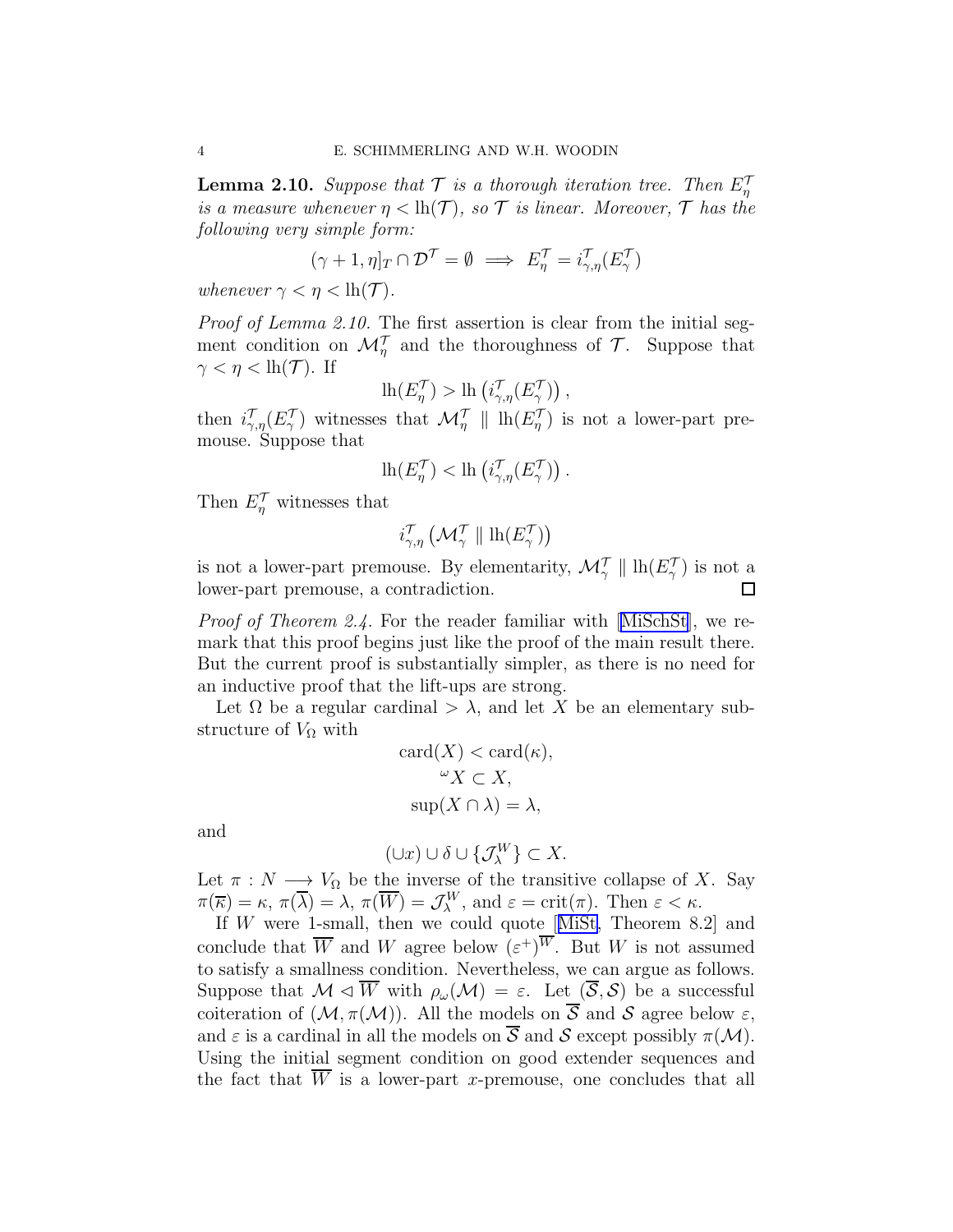extenders used on the iteration trees  $\overline{S}$  and  $S$  have critical points at least  $\varepsilon$ . Standard arguments using the soundness of M and  $\pi(\mathcal{M})$  now show that both  $\overline{S}$  and  $S$  are trivial, so that  $\mathcal{M} \lhd \pi(\mathcal{M})$ . So every such  $\mathcal M$  is a proper initial segment of W. Since the initial segments  $\mathcal M$  of W with  $\rho_\omega(\mathcal{M}) = \varepsilon$  appear cofinally in  $\overline{W} \parallel (\varepsilon^+)^W$ , we have shown that  $\overline{W}$  and  $W$  agree below  $(\varepsilon^+)^W$ .

First, consider the case in which  $(\varepsilon^+)^W = (\varepsilon^+)^W$ , so that  $\overline{W}$  and W have the same subsets of  $\varepsilon$ . Then Theorem 2.4 holds with  $\mu = \varepsilon$  and U equal to the measure derived from  $\pi$ , that is,

$$
U = \left\{ x \in |\overline{W}| \mid x \subseteq \varepsilon \ \wedge \ \varepsilon \in \pi(x) \right\}.
$$

Thus, we may assume without loss of generality that  $({\varepsilon}^+)^W < ({\varepsilon}^+)^W$ .

Let  $(\overline{\mathcal{T}}, \mathcal{T})$  be a successful coiteration of  $(\overline{W}, W)$ , and say this coiteration has length  $\theta + 1$ . Note that both  $\overline{W}$  and W are both lower-part x-premice, and models of ZF<sup>-</sup>. Moreover,  $(\varepsilon^+)^W \leq \ln(E_0^{\mathcal{T}}) < (\varepsilon^+)^W$ .

One of  $\overline{\mathcal{T}}$  and  $\mathcal{T}$  must be trivial, as otherwise

$$
[0,\theta]_{\overline{T}} \cap \mathcal{D}^{\overline{T}} \neq \emptyset
$$

and

$$
[0,\theta]_T\cap \mathcal{D}^{\mathcal{T}}\neq \emptyset,
$$

which leads to the usual contradiction as in the comparison lemma [[MiSt,](#page-22-0) Lemma 7.1]. Since  $\overline{W}$  has fewer subsets of  $\varepsilon$  than W, it must be that  $\overline{\mathcal{T}}$  is trivial. Therefore  $\overline{W} \lhd \mathcal{M}_{\theta}^{\mathcal{T}}$  and  $\mathcal{T}$  does not involve any padding. By Lemma 2.7, since W is a lower-part x-weasel,  $\mathcal T$  is dropping. Since  $\overline{W}$  is a lower-part x-premouse,  $\mathcal T$  is thorough. Thus,  $\mathcal T$  has the special form described in Lemma 2.10.

Let  $\eta$  be the least ordinal such that  $\nu_{\eta}^{\mathcal{T}} > \overline{\kappa}$ , if such an ordinal exists, and let  $\eta = \theta$  otherwise. We remark that because  $\mathcal T$  is thorough and  $\overline{\kappa}$ is a cardinal in  $\overline{W}$ ,

$$
\nu_\gamma^{\mathcal T} > \overline{\kappa} \iff \mathrm{crit}(E_\gamma^{\mathcal T}) \geq \overline{\kappa}
$$

for all  $\gamma \leq \theta$ .

Let  $\mathcal P$  be the longest initial segment of  $\mathcal M_\eta^\mathcal T$  with exactly those subsets of  $\overline{\kappa}$  that are in  $\overline{W}$ . Then  $\mathcal P$  is a  $\overline{\kappa}$ -sound x-premouse.

Let  $\mathcal{R} = \text{ult}(\mathcal{P}, \mathcal{E}(\pi) | \kappa)$  and  $\tilde{\pi} : \mathcal{P} \longrightarrow \mathcal{R}$  be the ultrapower map. Recall that this ultrapower is defined using coordinates  $a \in [\kappa]^{<\omega}$  and certain P-definable functions  $f : [\kappa]^{<\omega} \longrightarrow |\mathcal{P}|$ . The usual argument, using the countable completeness of  $\mathcal{E}(\pi)\upharpoonright \kappa$ , shows that  $\mathcal R$  is well-founded.By the standard fine structural results in [[MiSchSt](#page-22-0),  $\S2$ ],  $\mathcal{R}$ and W agree below  $\lambda$ ,

$$
\pi\!\upharpoonright\!\lambda=\widetilde{\pi}\!\upharpoonright\!\lambda,
$$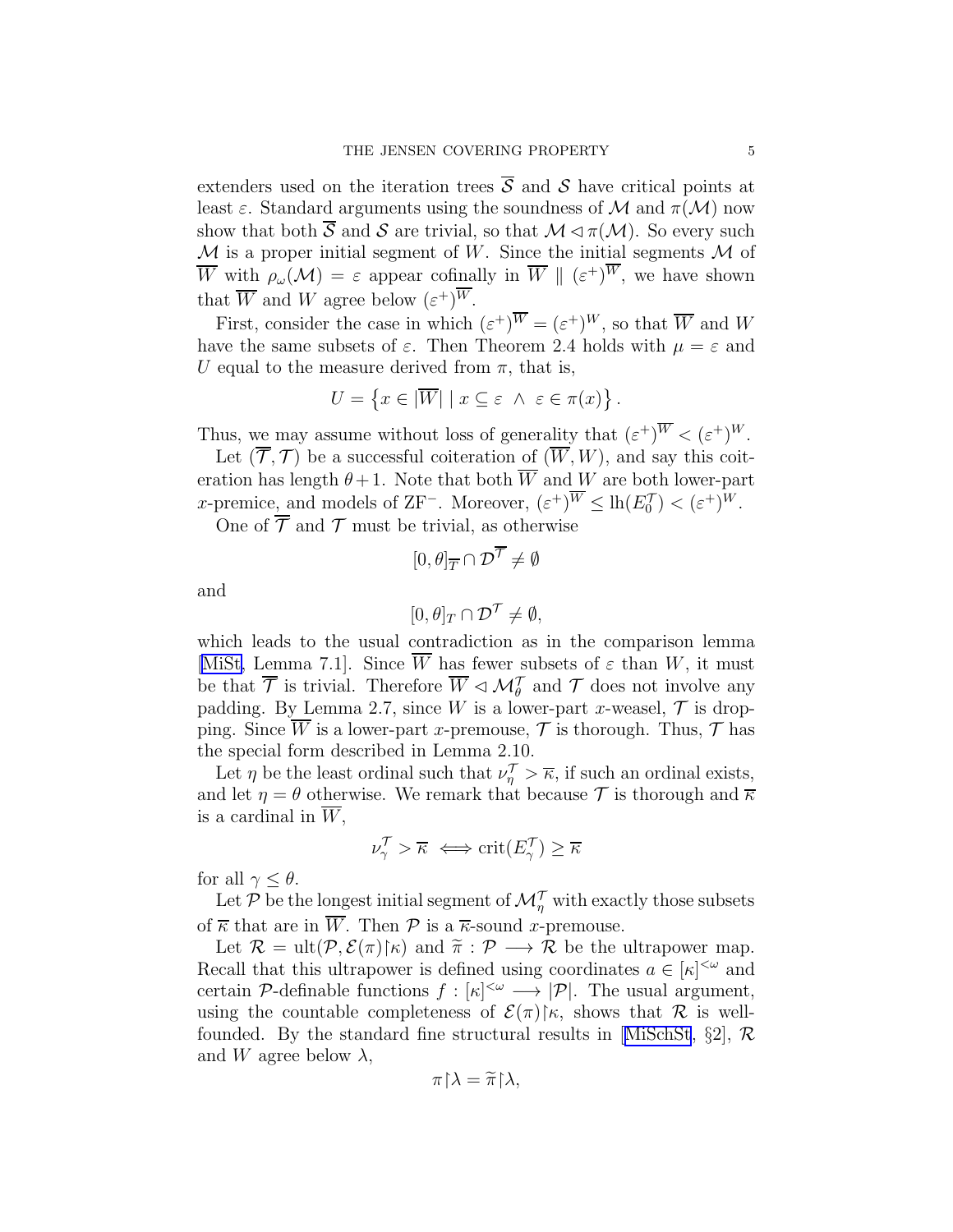$$
(\kappa^+)^{\mathcal{R}} = \sup(\widetilde{\pi}'' \overline{\lambda}) = \sup(\pi'' \overline{\lambda}) = \pi(\overline{\lambda}) = \lambda,
$$

and  $\mathcal R$  is  $\kappa$ -sound.

We claim that if P is active, then  $\mu^{\mathcal{P}} \geq \overline{\kappa}$ . For, if  $\mu^{\mathcal{P}} < \overline{\kappa}$ , then initial segments of  $\dot{F}^{\mathcal{P}}|\overline{\kappa}$  are on the W-sequence, contradicting that  $\overline{W}$ is a lower-part  $x$ -premouse.

The previous claim implies that  $\tilde{\pi}$  is continuous at  $(\mu^+)^{\mathcal{P}}$ , and hence that  $\dot{F}^R$  measures all sets in  $R$ . It follows that R is an x-premouse (rather than just an x-protomouse, in the terminology of [\[MiSchSt\]](#page-22-0)).

Countable completeness can also be used, in the standard way, to show that  $\mathcal R$  is iterable above  $\kappa$ . Note that any coiteration of  $(W,\mathcal R)$ uses extenders with critical points  $\geq \kappa$ . Thus, we there is a successful coiteration of  $(W, \mathcal{R})$ , call it  $(\mathcal{I}, \mathcal{I})$ .

It follows from the fact that  $\mathcal R$  is  $\kappa$ -sound and  $(\kappa^+)^{\mathcal R} = (\kappa^+)^W$ , that  $\overline{\mathcal{I}}$  is a trivial iteration. Thus, the coiteration has length OR, and W the lined up model of  $I$ , by which we mean that

$$
\dot{E}^W = \bigcup \left\{ \dot{E}^{\mathcal{M}^{\mathcal{S}}_{\eta}} | \text{lh}(E^{\mathcal{S}}_{\eta}) \mid \alpha \in \text{OR} \right\}
$$

Because W is a lower-part x-weasel, it follows that  $\mathcal I$  is thorough. In particular,  $\mathcal I$  has the simple form described in Lemma 2.10.

Let  $\alpha$  be an ordinal such that the drops of  $\mathcal I$  are bounded in  $\alpha$ . Let  $\mathcal{I}'$  be the tail of  $\mathcal I$  beginning from stage  $\alpha$ , and let  $\mathcal{R}'$  be the starting model of  $\mathcal{I}'$ . Thus,  $\mathcal{I}'$  is a thorough iteration of

$$
\mathcal{R}'=\mathcal{M}^{\mathcal{I}'}_0=\mathcal{M}^{\mathcal{I}}_\alpha
$$

and  $\mathcal I$  has no drops. Let

$$
C = \{ \text{crit}(E_{\beta}^{\mathcal{I}'}) \mid \beta \in \text{OR} \}.
$$

Then  $C$  is a club class of indiscernibles for  $W$ . All sufficiently large cardinals are limit points of C. Let  $\mu \in \lim(C)$  be a regular cardinal and

$$
U = \{ A \in W \mid A \subseteq \mu \ \land \ \sup(A \cap C) = \mu \} .
$$

Then  $\mu > \kappa > \delta$  and U is a  $\mu$ -complete ultrafilter over W. Note that U is just the measure whose trivial completion is the extender  $E_u^{\mathcal{I}'}$  $_{\mu}^{\mathcal{I}^{\prime}},$  so that  $U$  is normal and weakly amenable to  $W$ .

We now briefly discuss how Theorem 2.4 comes up in the core model induction of Woodin [\[W](#page-23-0)]. For each rank  $V_{\alpha}$  there is a certain lowerpart  $x_{\alpha}$ -weasel  $W_{\alpha}$  such that  $V_{\alpha} \subset W_{\alpha}$ . Without giving the definition of  $W_{\alpha}$ , let us say that  $W_{\alpha}$  is the closure of  $V_{\alpha}$  under a certain inner model theory operator corresponding to the least level of  $L(\mathbb{R})$  for which determinacy fails. As a result,  $W_\alpha \cap HC$  is  $L(\mathbb{R})$ -definable and  $W_\alpha$  is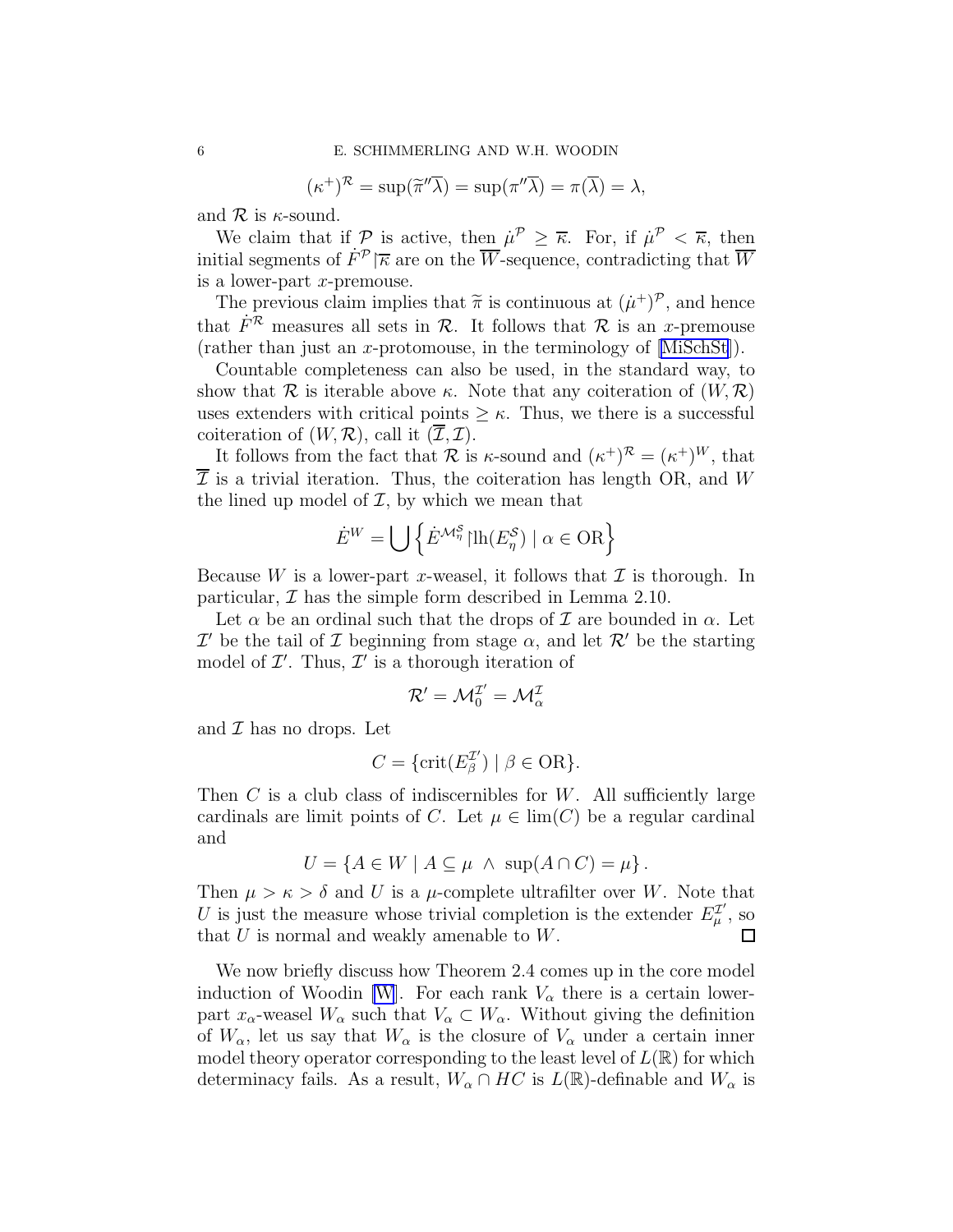forcing absolute. <sup>1</sup> If there is an  $\alpha$  such that  $W_{\alpha}$  computes successors of countably closed, singular cardinals correctly, then  $W_{\alpha}$  can reasonably be construed as the "true" core model. Suppose, on the other hand, that there is no such  $\alpha$ . Then, Theorem 2.4 implies that for every  $\alpha$ , there exists  $\mu_{\alpha} > \alpha$  and a countably complete ultrafilter  $U_{\alpha}$  on  $\mathcal{P}(\mu_{\alpha}) \cap W_{\alpha}$  such that  $U_{\alpha}$  is weakly amenable to  $W_{\alpha}$ . These properties of $U_{\alpha}$  are sufficient to develop the Steel core model theory [[St2\]](#page-23-0) in  $W_{\alpha}$ up to  $\mu_{\alpha}$ . That is, we have a reasonable interpretation of  $(K \parallel \mu_{\alpha})^{W_{\alpha}}$ . The failure of determinacy and the closure of  $W_{\alpha}$  under lower parts implies that  $(K \parallel \mu_\alpha)^{W_\alpha}$  does not reach a Woodin cardinal. In this case, it is

$$
\bigcup_{\alpha \in OR} (K \parallel \alpha)^{W_{\alpha}}
$$

that is taken as the "true" core model. Because  $V_{\alpha} \subset W_{\alpha}$  for all  $\alpha$ ,we can use [[MiSchSt](#page-22-0)] to see that this "true" core model computes successors of countably closed, singular cardinals correctly.

Woodin [\[W](#page-23-0)] draws on[[St1\]](#page-23-0),[[MaSt](#page-22-0)], [\[KW](#page-22-0)], [\[St2](#page-23-0)],[[MiSchSt\]](#page-22-0), and Woodin's theorems on the close relationship between inner models with Woodin cardinals and the determinacy of games in  $L(\mathbb{R})$ .

It is possible to use Theorem 3.2 (below) and[[MiSch\]](#page-22-0) instead of Theorem 2.4 and [\[MiSchSt](#page-22-0)], in the core model induction discussed above. This gives a core model that computes all successors of singular cardinals correctly, based on a failure of  $L(\mathbb{R})$ -determinacy.

### 3. Successor cardinals without countable closure

In this section, we eliminate the hypothesis that  $card(\kappa)$  is countably closed from Theorem 2.4, and draw a somewhat weaker conclusion. We shall need a slightly stronger form of iterability.

**Definition 3.1.** An x-premouse M is  $\star$ -iterable iff M satisfies the following two conditions.

(a) For every ordinal  $\alpha$ , M is  $(\omega, \alpha)$ -iterable in the sense of [\[St2](#page-23-0), Definition 2.8. That is, for every  $\alpha$ , player II has a winning strategy in the almost normal iteration game  $\mathcal{G}^*(\mathcal{M}, (\omega, \alpha)).$ 

(b) There is no infinite composition of thorough iteration trees on M such that each iteration tree involves a drop.

The game  $\mathcal{G}^*(\mathcal{M}, (\omega, \alpha))$  mentioned in 3.1(a) is the variation of the usual iteration game on  $M$  which allows finitely many violations of the normality condition on iteration trees. Another way to express  $3.1(b)$ 

<sup>&</sup>lt;sup>1</sup>Some examples of such weasel are given after the statement of Theorem 5.3.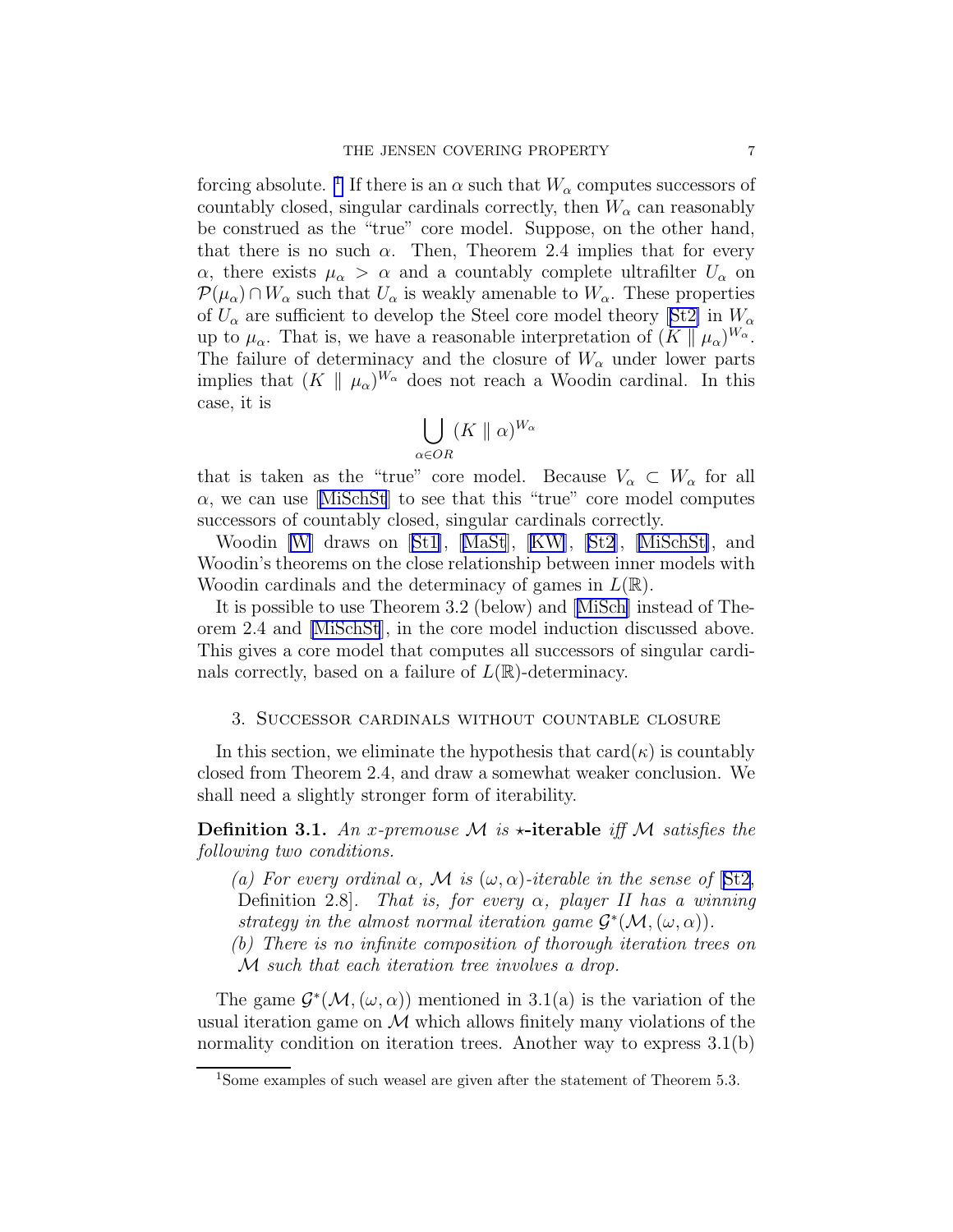is to say that there is no infinite sequence  $S_0 \cap S_1 \cap \cdots$  of thorough iteration trees such that  $\mathcal{M}_0^{\mathcal{S}_0} = \mathcal{M}$ , and  $\mathcal{S}_n$  has successor length and

$$
{\mathcal M}_0^{{\mathcal S}_{n+1}} \lhd {\mathcal M}_{\infty}({\mathcal S}_n)
$$

for all  $n < \omega$ . We remind the reader that thorough iteration trees are linear, and more, as was established in Lemma 2.1.

**Theorem 3.2.** Suppose that  $W = L[\vec{E}, x]$  is an  $\star$ -iterable, lower-part x-weasel. Let  $\kappa$  be a cardinal of W such that

 $(\cup x)^+ \cup \aleph_2 \leq \operatorname{card}(\kappa)$ 

Put  $\lambda = (\kappa^+)^W$  and suppose that  $cf(\lambda) < \text{card}(\kappa)$ . Then, given

 $\delta < \text{card}(\kappa)$ .

there exists  $\mu \geq \delta$  and a normal ultrafilter U on  $\mathcal{P}(\mu) \cap W$  such that U is weakly amenable to  $W$  and  $ult(W, U)$  is wellfounded. <sup>2</sup>

Before giving the proof of Theorem 3.2, we isolate a useful property from the proof of Theorem 2.4.

**Definition 3.3.**  $\Phi(\mathcal{M}, \mathcal{N})$  holds iff M is a lower-part x-premouse, N is an x-premouse, and there is a successful coiteration  $(\overline{\mathcal{I}},\mathcal{I})$  of  $(\mathcal{M},\mathcal{N})$ such that  $\overline{\mathcal{I}}$  is trivial and  $\mathcal{I}$  is thorough.

Notice that  $\Phi(M, \mathcal{N})$  holds iff M is a lower-part x-premouse, N is an x-premouse, and for every coiteration  $(\overline{\mathcal{I}}, \mathcal{I})$  of  $(\mathcal{M}, \mathcal{N})$ , if  $\overline{\mathcal{I}}$  is trivial and  $\mathcal I$  is thorough, then

$$
\lim \left\langle \mathcal{M}_{\beta}^{\mathcal{I}} \mid \beta < \mathrm{lh}(\mathcal{I}) \right\rangle
$$

is illfounded. Thus  $\Phi(\mathcal{M}, \mathcal{N})$  is highly absolute.

Proof of Theorem 3.2. To do without countable closure, we shall use the same method as [\[MiSch](#page-22-0)].

Let  $\Omega > \lambda$  be a regular cardinal and

$$
\varepsilon = ((\cup x) \cup \text{cf}(\lambda) \cup \delta)^+.
$$

Then  $\aleph_2 \leq \varepsilon \leq \text{card}(\kappa)$ . Let  $\langle X_i | i \langle \varepsilon \rangle$  be a continuous chain of elementary substructures of  $V_{\Omega+1}$  such that for all  $j < \varepsilon$ ,

$$
(\text{card}(X_j))^+ = \varepsilon,
$$
  

$$
\langle X_i \mid i \le j \rangle \in X_{j+1},
$$

<sup>&</sup>lt;sup>2</sup>From the proof of Theorem 3.2, one sees that  $U$  can be chosen so that either  $U$  is countably complete, or  $U$  is the measure derived from an inverse transitive collapse  $\pi : \overline{W} \longrightarrow W$ . In the later case, ult $(\overline{W}, U), U$  is wellfounded, since it embeds into  $ult(W, U)$ . This is useful in developing the Steel core model theory [\[St2\]](#page-23-0) within  $\overline{W}$ .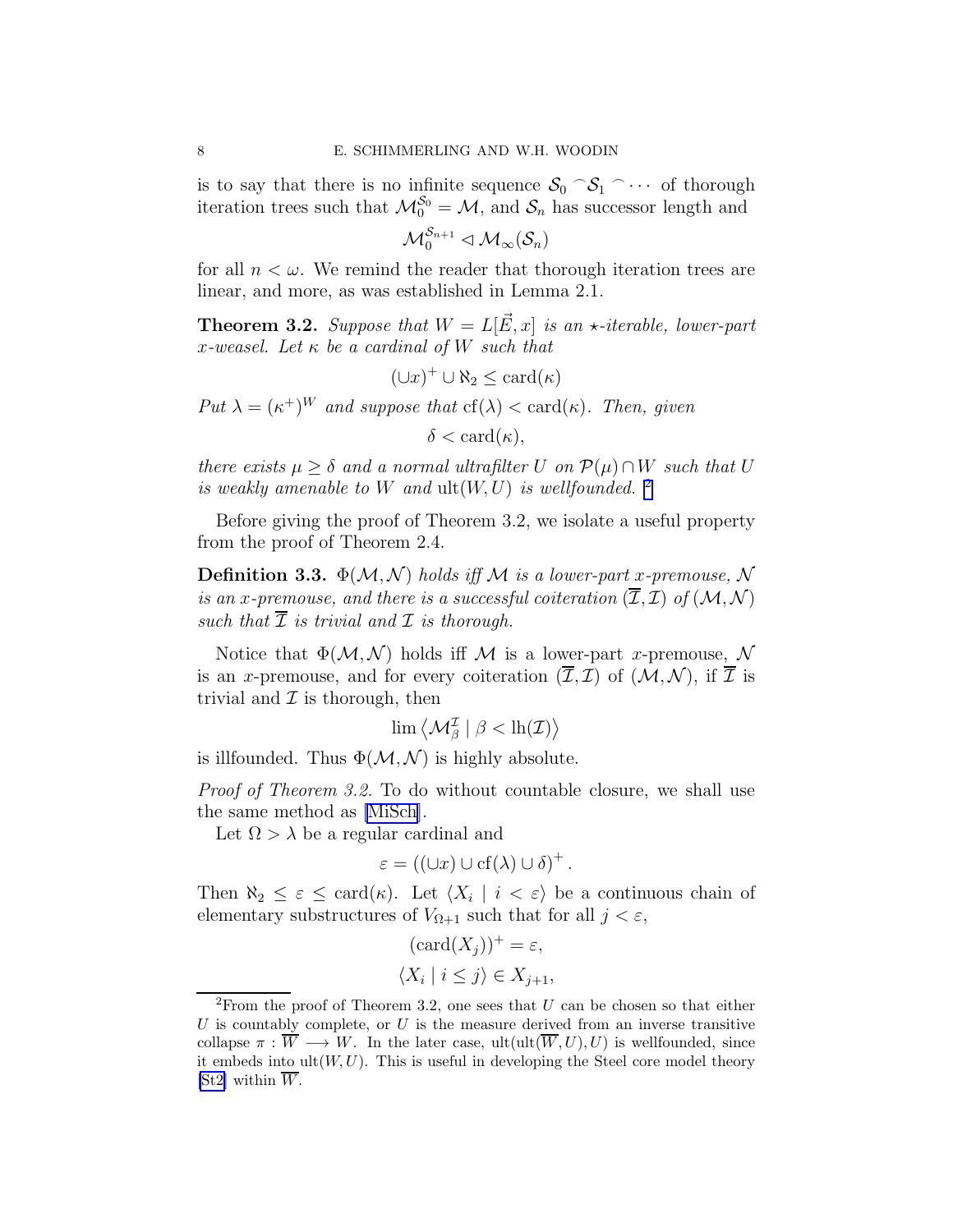and

$$
X_j \cap \varepsilon \in \varepsilon.
$$

We also have or assume that

$$
(\cup x)\cup \mathrm{cf}(\lambda)\cup \delta\cup \{\lambda,\mathcal{J}_{\Omega}^{W}\}\subset X_{0}.
$$

For  $i < \varepsilon$ , let  $\varepsilon_i = X_i \cap \varepsilon_i$ . Note that  $\langle \varepsilon_i | i < \varepsilon \rangle$  is a normal sequence converging to  $\varepsilon$ . For  $i < \varepsilon$ , let  $\pi_i : N_i \longrightarrow V_{\Omega+1}$  be the uncollapse of  $X_i$ . So crit $(\pi_i) = \varepsilon_i$ . Say  $\pi_i(\kappa_i) = \kappa$ ,  $\pi(\lambda_i) = \lambda$ , and  $\pi_i(W_i) = \mathcal{J}_{\Omega}^W$ whenever  $i < \varepsilon$ .

Case 1. There is a stationary set

$$
S_0 \subseteq \{ i < \varepsilon \mid \text{cf}(i) > \omega \ \land \ i = \varepsilon_i \}
$$

such that  $i \in S_0$  implies  $(\varepsilon_i^+)^{W_i} < (\varepsilon_i^+)^W$ .

In this case, we shall find a arbitrarily large ordinals  $\mu$  and corresponding ultrafilters  $U$  as in the conclusion of the theorem. Moreover, the ultrafilters will be countably complete.

For  $i \in S_0$ , let  $(\overline{\mathcal{T}}_i, \mathcal{T}_i)$  be the successful coiteration of  $(W_i, \mathcal{J}_\Omega^W)$ , and say that this coiteration has length  $\theta_i$ . As in the proof of Theorem 2.4,  $\mathcal{T}_i$  is trivial, while  $\mathcal{T}_i$  is dropping and thorough, whenever  $i \in S_0$ . In particular,  $\Phi(W_i, \mathcal{J}_{\Omega}^W)$  holds for all  $i \in S_0$ .

For  $i \in S_0$ , let  $\eta_i$  be the least ordinal  $\eta$  such that  $\nu_{\eta}^{\mathcal{T}_i} > \kappa_i$ , if such an ordinal exists, and let  $\eta_i$  be  $\theta_i$  otherwise. And, also, let  $\mathcal{P}_i$  be the longest initial segment of  $\mathcal{M}_{\eta_i}^{\mathcal{T}_i}$  (the  $\eta_i$ 'th model of  $\mathcal{T}_i$ ) with exactly those subsets of  $\kappa_i$  that are in  $W_i$ . Then,  $\mathcal{P}_i$  is a  $\kappa_i$ -sound x-premouse whenever  $i \in S_0$ .

For  $i \in S_0$ , let  $\mathcal{R}_i = \text{ult}(\mathcal{P}_i, \mathcal{E}(\pi_i) | \kappa)$ . At the corresponding point in the proof of Theorem 2.4, we used countable completeness to see that the corresponding ultrapower was wellfounded and iterable. But here, countable completeness is not available. Consider an arbitrary  $i \in S_0$ . If  $\mathcal{R}_i$  is wellfounded, then it is a  $\kappa$ -sound x-premouse that agrees with W below  $\lambda$ . If, in addition,  $\mathcal{R}_i$  is iterable above  $\kappa$ , then  $\Phi(W, \mathcal{R}_i)$  holds, giving us the indiscernibles for  $W$ , and we are done as in Theorem 2.4. Thus, we may assume that  $\Phi(W, \mathcal{R}_i)$  fails for all  $i \in S_0$ .

Let S be a stationary subset of  $S_0$  on which the choice functions  $i \mapsto \eta_i$  and  $i \mapsto n(\mathcal{P}_i, \kappa_i)$  are constant. Such a set S exists by Fodor's lemma [\[MiSch](#page-22-0), Lemma 1.1]. Say  $\eta_i = \eta$  and  $n(\mathcal{P}_i, \kappa_i) = n$  whenever  $i \in S$ .

So if  $i \in S$  and  $\mathcal{R}_i$  is wellfounded, then  $n(\mathcal{R}_i, \kappa) = n$ ,  $\mathcal{R}_i$  agrees with W below  $\lambda$ , but  $\mathcal{R}_i$  is not iterable above  $\kappa$ . Even if  $\mathcal{R}_i$  is illfounded,  $\lambda$ is in the wellfounded part of  $\mathcal{R}_i$  and  $\mathcal{R}_i$  agrees with W below  $\lambda$ . (We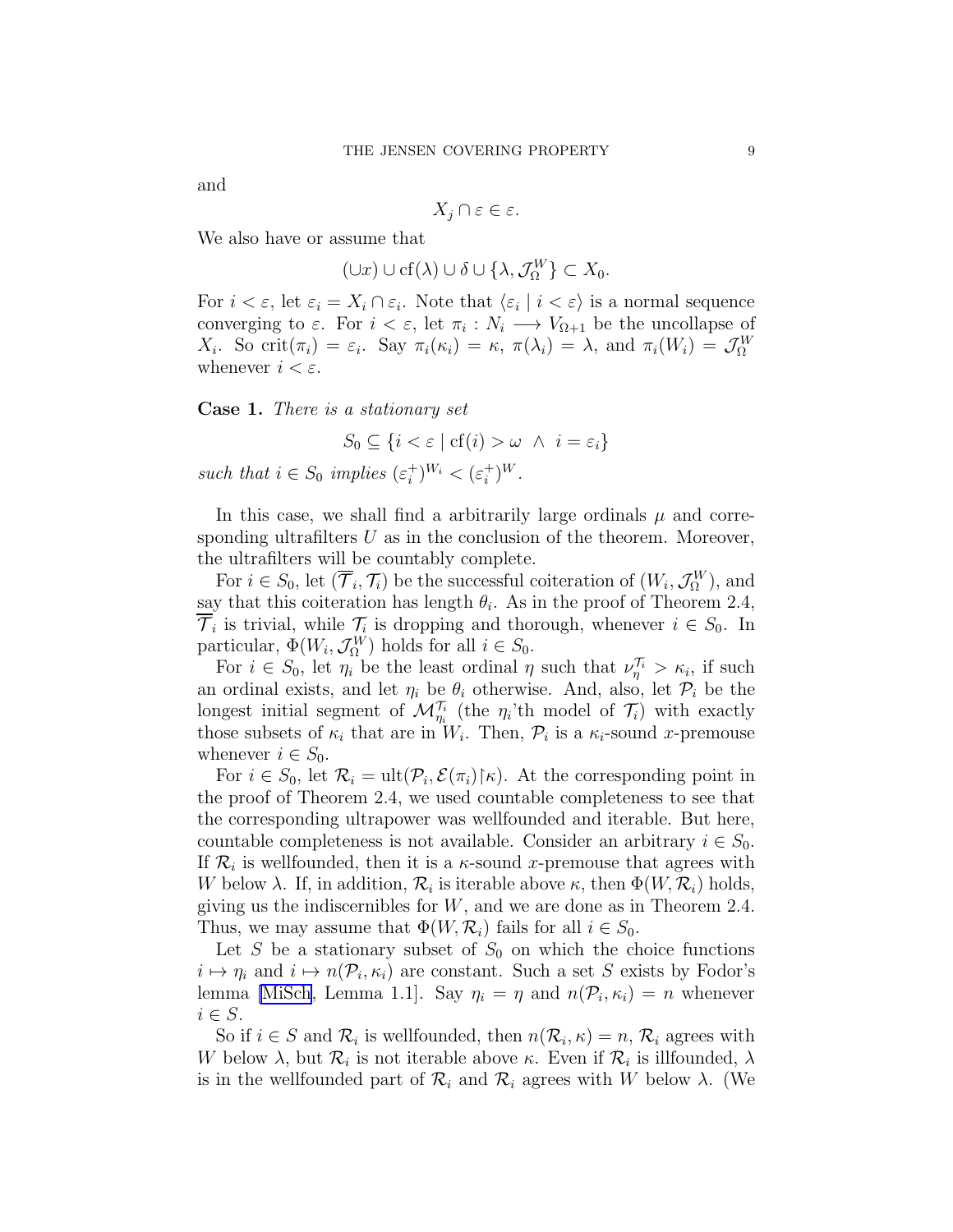remark that, without loss of generality, either  $\mathcal{R}_i$  is not wellfounded for all  $i \in S$ , or  $\mathcal{R}_i$  is wellfounded but not iterable for all  $i \in S$ .)

For the rest of the proof of the theorem under Case 1, fix

$$
j \in \lim(S) \cap S.
$$

Let  $\psi : M \longrightarrow V_{\Omega+2}$  be elementary with M countable and transitive, and everything relevant in the range of  $\psi$ . Say  $\psi(x') = x, \psi(\Omega') = x'$  $\Omega, \ \psi(W') = \mathcal{J}_{\Omega}^W, \ \psi(\mathcal{P}') = \mathcal{P}_j, \ \psi(\mathcal{R}') = \mathcal{R}_j, \text{ and } \ \psi(\kappa') = \kappa. \text{ Then}$  $\Phi(W', \mathcal{R}')$  fails in M, hence in V, so  $\mathcal{R}'$  is not iterable above  $\kappa'$  (possibly because  $\mathcal{R}'$  is not wellfounded).

Claim 3.2.1.  $\text{ran}(\psi) \cap \lambda$  is unbounded in  $\lambda$ .

Sketch of Claim 3.2.1. Suppose to the contrary that  $ran(\psi) \cap \lambda$  is bounded in  $\lambda$ . Let  $\widetilde{\pi}: \mathcal{P}_j \longrightarrow \mathcal{R}_j$  be the ultrapower map. Then  $\widetilde{\pi}''\lambda_j$  is unbounded in  $\lambda$  and  $\tilde{\pi} \in \text{ran}(\psi)$ . Moreover, the following diagram commutes.



Therefore  $\text{ran}(\psi) \cap \lambda_j$  is bounded in  $\lambda_j$ .

Weshall use [[Sch1,](#page-22-0) §2] to find a proper initial segment  $\mathcal L$  of  $\mathcal P_j$  and an almost  $\Sigma_{n+1}$ -embedding  $\varphi : \mathcal{L} \longrightarrow \mathcal{P}_j$  such that

$$
\operatorname{ran}(\psi) \cap |\mathcal{P}_j| \subset \operatorname{ran}(\varphi),
$$

 $\varphi \in |\mathcal{P}_j|$ , and

$$
\operatorname{ran}(\psi) \cap |\mathcal{R}_j| \subset \operatorname{ran}(\widetilde{\pi}(\varphi)).
$$

Moreover, we shall have  $\rho_{n+1}(\mathcal{L}) = \kappa_j$  so that  $\mathcal{L} \triangleleft \mathcal{P}_j || \lambda_j$  and

 $\widetilde{\pi}(\mathcal{L}) \triangleleft \mathcal{R}_i \parallel \lambda.$ 

Then  $\pi_j(\mathcal{L}) = \tilde{\pi}(\mathcal{L})$  by the agreement of  $\pi_j$  and  $\tilde{\pi}$ . So  $\pi_j(\mathcal{L}) \lhd W$  by the agreement of  $\mathcal{R}_j$  and W, Therefore  $\pi_j(\mathcal{L})$  is iterable.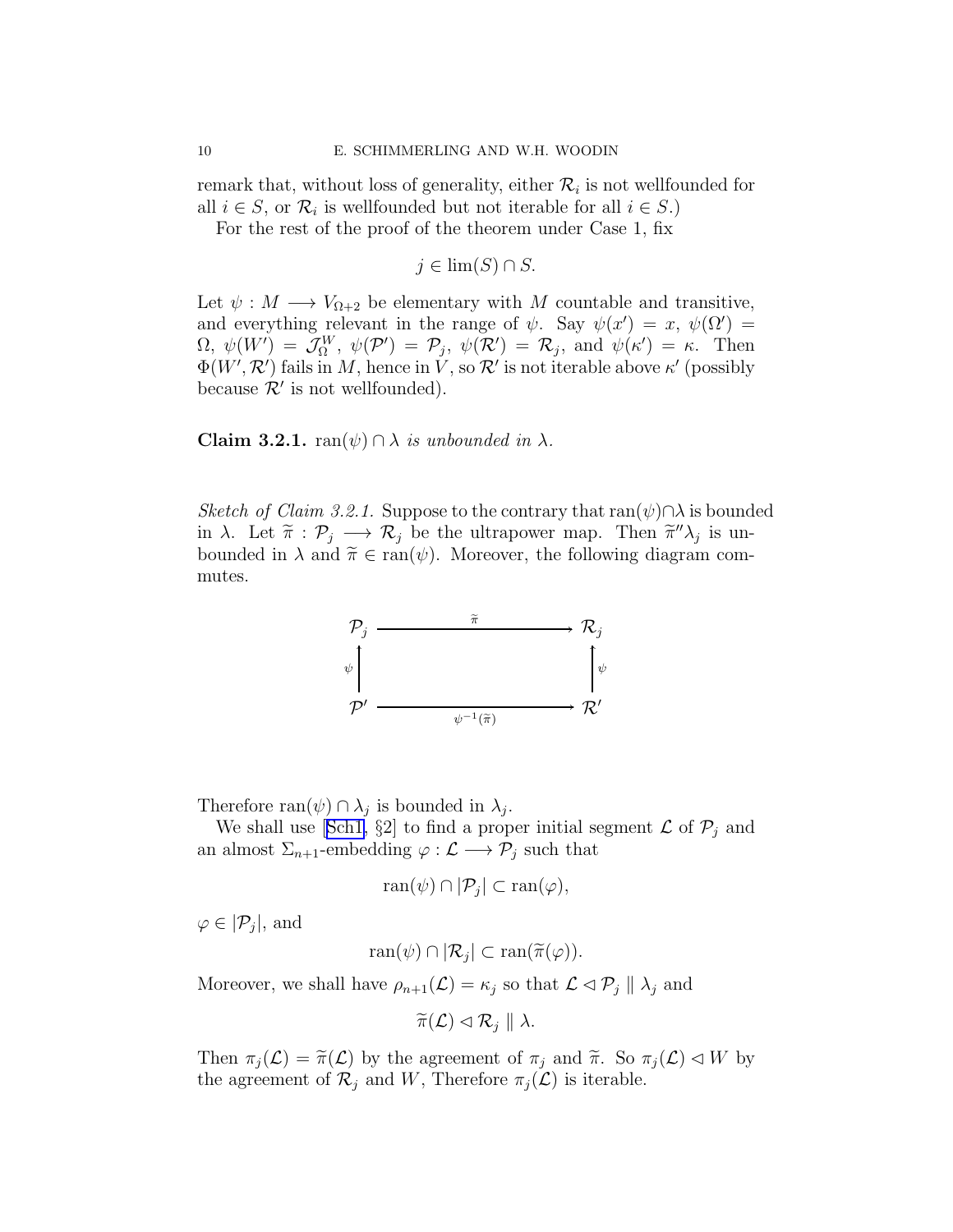We shall have the following diagram.



We have labeled  $(\tilde{\pi}(\varphi))^{-1} \circ \psi$  as  $\tilde{\psi}$  in the diagram above. The map  $\tilde{\psi}$ is a weak *n*-embedding which is  $\Sigma_{n+1}$ -elementary from  $\mathcal{R}'$  into  $\pi_j(\mathcal{L})$ . Because  $\pi_i(\mathcal{L})$  is iterable, the existence of a map such as  $\psi$  implies that  $\mathcal{R}'$  is iterable. But  $\mathcal{R}'$  is not iterable above  $\kappa'$ , while  $\pi_j(\mathcal{L})$  is iterable. This is the desired contradiction.

It remains to construct  $\varphi : \mathcal{L} \longrightarrow \mathcal{P}_j$  as described above. Let  $\rho =$  $\rho_n(\mathcal{P}_i)$ . For notational simplicity alone, let us restrict our attention to the case  $n = 0$  and  $P_j$  is not type III, so that  $\rho = \mathrm{OR}^{\mathcal{P}_j}$  (the general case can be handled similarly by working over the  $\Sigma_n$  coding structure of  $P_j$ , as is usual in Jensen fine structure). In the proof of [\[Sch1](#page-22-0), Theorem 2.9, it is shown how to obtain a parameter r in  $\mathcal{P}_i$  such that  $p_1(\mathcal{P}_j)$  is included in r, with the property that for all  $\alpha < \kappa_j$ , if we set

$$
\overline{\rho}(\alpha) = \sup \left( H_1^{\mathcal{P}_j} \left( \alpha \cup r \right) \cap \rho \right)
$$

and

$$
\overline{\lambda}(\alpha) = \sup \left( H_1^{\mathcal{P}_j} \left( \alpha \cup r \right) \cap \lambda_j \right),
$$

then

$$
\overline{\rho}(\alpha) < \rho \iff \overline{\lambda}(\alpha) < \lambda_j.
$$

Without repeating the details, let us remark that the main facts used in defining r are the uncountable cofinality of  $\lambda_j$  and the  $\kappa_j$ -soundness of  $\mathcal{P}_j$ .

For any  $\alpha < \kappa_j$ , let

$$
\mathcal{L}_{\alpha} = \mathcal{H}_{1}^{\mathcal{P}_{j}|\overline{\rho}(\alpha)}(\overline{\lambda}(\alpha) \cup r)
$$

and

$$
\varphi_\alpha:\mathcal{L}_\alpha\longrightarrow \mathcal{P}_j
$$

be the inverse transitive collapse.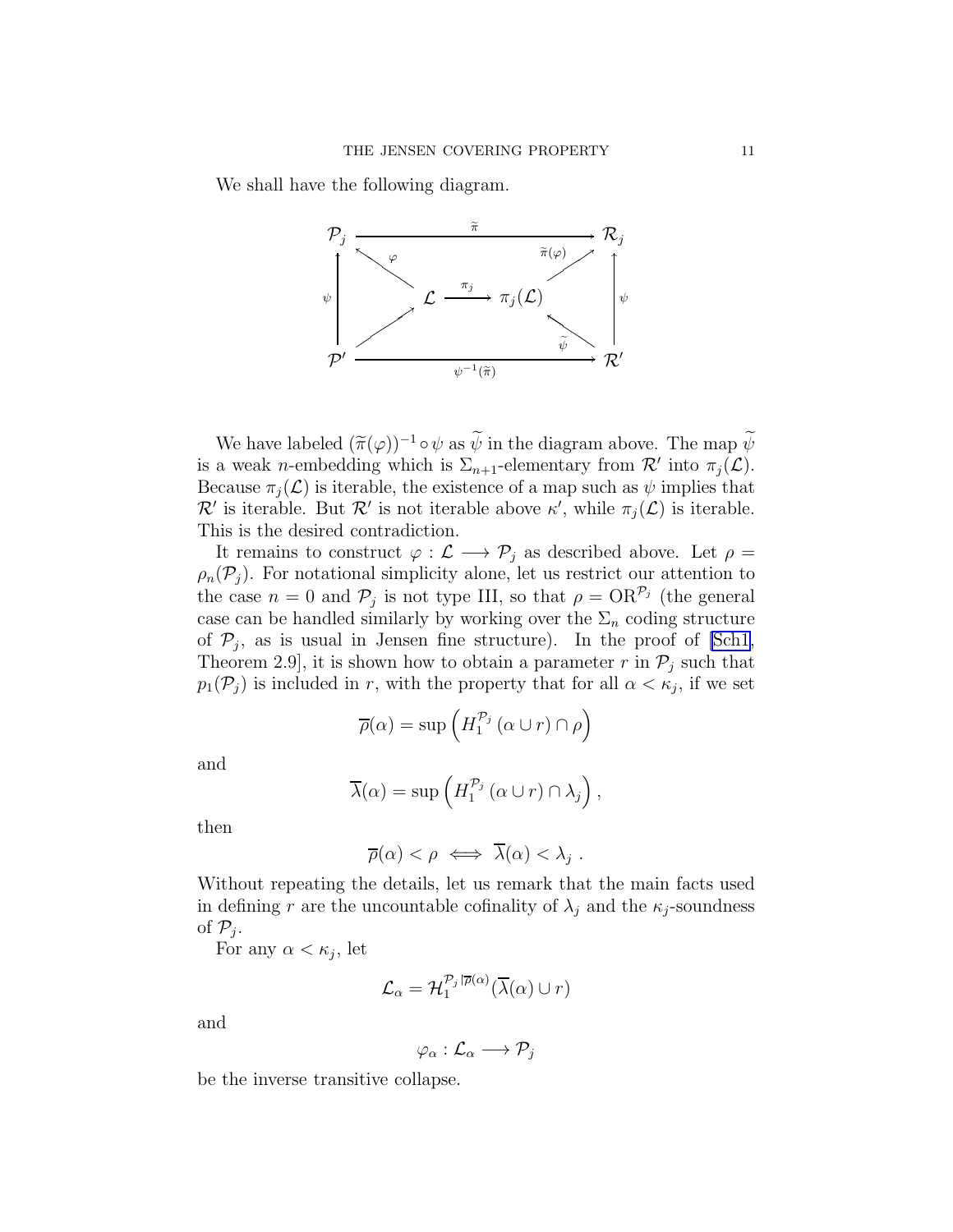In what follows, we consider mainly  $\alpha < \kappa_j$  for which  $\mathcal{L}_{\alpha} \neq \mathcal{P}_j$ . Equivalently,  $\overline{\rho}(\alpha) \neq \rho$ . Equivalently,  $\lambda(\alpha) \neq \lambda_j$ . Call such  $\alpha$  reason**able**. If  $\alpha$  is reasonable, then  $\varphi_{\alpha} \in |\mathcal{P}_j|$ .

We claim that for all sufficiently large reasonable  $\alpha < \kappa_j$ , setting  $\varphi = \varphi_\alpha$  and  $\mathcal{L} = \mathcal{L}_\alpha$  works.

We first argue that for all  $\alpha < \kappa_j$ ,  $\mathcal{L}_{\alpha}$  is an x-premouse. In the notation of [\[Sch1\]](#page-22-0),  $\varphi_{\alpha}$  is an almost  $\Sigma_1$ -embedding. General facts about such embeddings reduce the problem of seeing that  $\mathcal{L}_{\alpha}$  is an x-premouse to seeing that, if  $\mathcal{P}_j$  is active, then  $\dot{F}^{\mathcal{L}_{\alpha}}$  measures all sets in  $\mathcal{L}_{\alpha}$ . In the terminology of [\[MiSchSt](#page-22-0)], we must see that  $\mathcal{L}_{\alpha}$  is an x-premouse, and not merely an x-protomouse. Note that this is a real concern, given that if  $\mathcal{P}_j$  is active and  $\sigma < \text{OR}^{\mathcal{P}_j}$ , then  $\mathcal{P}_j$  |σ is certainly not an xpremouse.

Suppose that  $\mathcal{P}_j$  is active. In order to see that  $\dot{F}^{\mathcal{L}_{\alpha}}$  measures all sets in  $\mathcal{L}_{\alpha}$ , it is enough to see that  $\mu^{\mathcal{P}_j} \geq \kappa_j$ . Suppose to the contrary that  $\mu^{\mathcal{P}_j} < \kappa_j$ . Since  $\lambda_j$  is a cardinal in  $\mathcal{P}_j$ , by the initial segment condition on  $\mathcal{P}_j$ , there is a proper initial segment G of  $\dot{F}^{\mathcal{P}_j}$  which is on the  $\mathcal{P}_j$ sequence below  $\lambda_j$ . Recall that  $\mathcal{P}_j$  agrees with  $W_j$  below  $\lambda_j$  and that  $\lambda_j$  is the successor cardinal of  $\kappa_j$  in both  $\mathcal{P}_j$  and  $W_j$ . Therefore, G is an extender on the  $W_j$ -sequence which measures all sets in  $W_j$ . This is a contradiction because  $W_j$  is a lower-part x-weasel.

We next claim that  $\mathcal{L}_{\alpha} \lhd \mathcal{P}_j$  for sufficiently large reasonable  $\alpha < \kappa_j$ . <sup>3</sup> First, since r contains  $p_1(\mathcal{P}_j)$  and  $\mathcal{P}_j$  is  $\kappa_j$ -sound, for all sufficiently large reasonable  $\alpha < \kappa$ ,

$$
crit(\varphi_{\alpha}) = \lambda(\alpha),
$$
  

$$
\mathcal{L}_{\alpha} \text{ is 1-sound},
$$
  

$$
\rho_1(\mathcal{L}_{\alpha}) = \kappa_j,
$$
  

$$
\varphi_{\alpha}(p_1(\mathcal{L}_{\alpha})) = p_1(\mathcal{P}_j),
$$

and

$$
p_1(\mathcal{L}_{\alpha}) = (\varphi_{\alpha})^{-1} (p_1(\mathcal{P}_j)).
$$

It enough to take  $\alpha$  large enough so that r and the solidity witnesses for  $p_1(\mathcal{P}_i)$  are all elements of

$$
H_1^{\mathcal{P}_j|\overline{\rho}(\alpha)}(\kappa_j\cup p_1(\mathcal{P}_j)).
$$

If  $P_i$  were 1-small, then we could apply the condensation result [\[Sch1](#page-22-0), Theorem 2.6 to see that  $\mathcal{L}_{\alpha} \lhd \mathcal{P}_{j}$  for all sufficiently large reasonable  $\alpha < \kappa_j$ . But there is no smallness condition on W, hence not on  $\mathcal{P}_j$ , so a small argument is required.

<sup>&</sup>lt;sup>3</sup>The analogous fact was overlooked in [\[Sch1\]](#page-22-0); a slightly simpler proof of [\[Sch1,](#page-22-0) Theorem 2.9] is possible.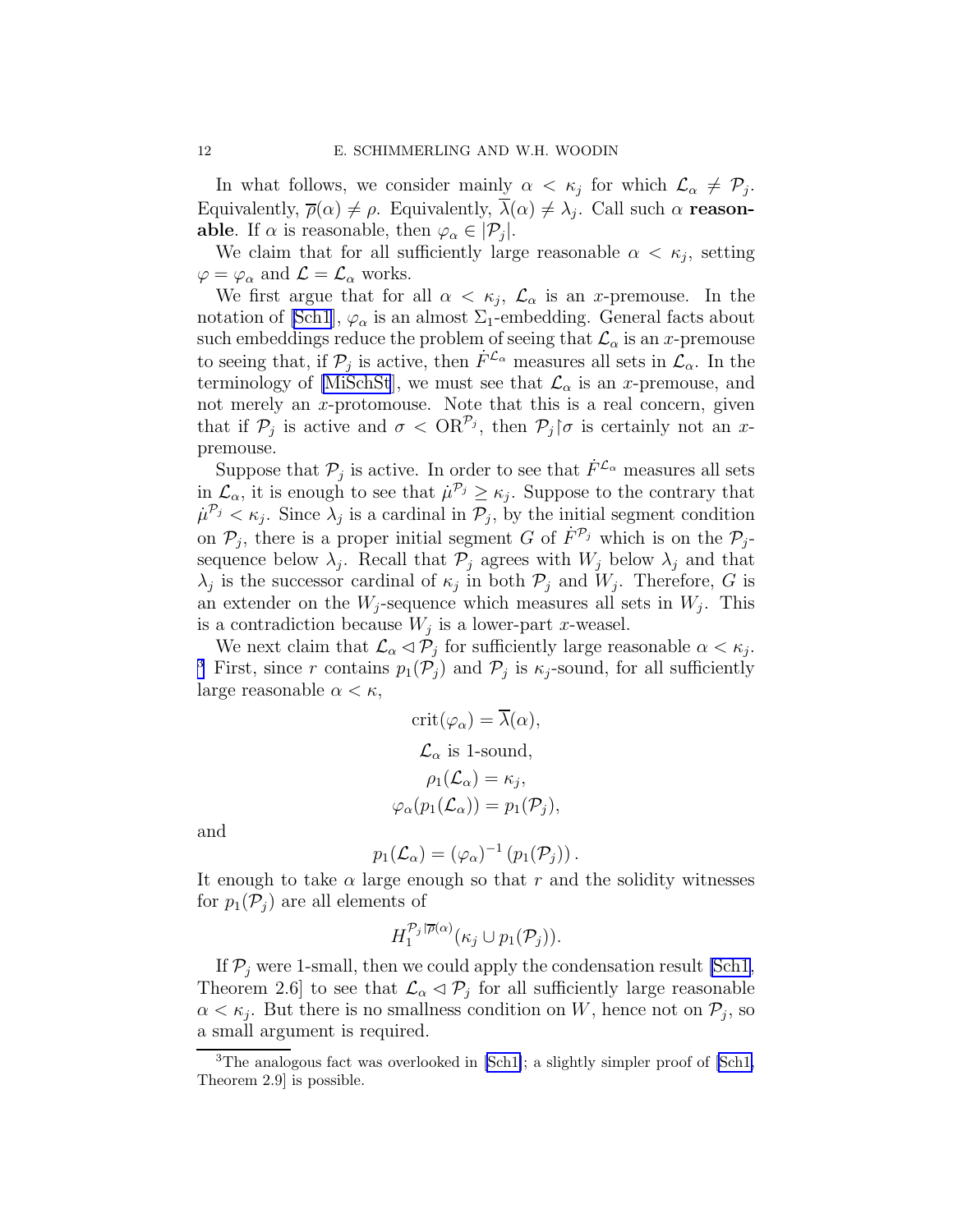The fact that  $W_j$  is a lower-part x-weasel that agrees with  $\mathcal{P}_j$  below  $\lambda_j$  implies that in any coiteration of  $(\mathcal{L}_{\alpha}, \mathcal{P}_j)$ , no extender with critical point  $\langle \kappa_j \rangle$  is used. Since  $\mathcal{P}_j$  is iterable above  $\kappa_j$ , and the embedding  $\varphi_{\alpha}: \mathcal{L}_{\alpha} \longrightarrow \mathcal{P}_{j}$  is sufficiently elementary,  $\mathcal{L}_{\alpha}$  is iterable above  $\kappa_{j}$ . So there is a successful coiteration  $(S, S)$  of  $(\mathcal{L}_{\alpha}, \mathcal{P}_{i})$ . But now the  $\kappa_{i}$ soundness of both  $P_j$  and  $\mathcal{L}_{\alpha}$  can be used to see that  $\mathcal{L}_{\alpha} \lhd P_j$ .

Now fix  $\mathcal{L} = \mathcal{L}_{\alpha}$  and  $\varphi = \varphi_{\alpha}$  for some reasonable  $\alpha < \kappa_j$  which is large enough so that  $\mathcal{L}_{\alpha} \triangleleft \mathcal{P}_j$  and

$$
sup (ran(\psi) \cap \rho) < \overline{\pi}(\alpha).
$$

This last condition guarantees that  $ran(\psi) \cap |\mathcal{P}_j| \subset ran(\varphi)$  and

$$
\operatorname{ran}(\psi) \cap |\mathcal{R}_j| \subset \operatorname{ran}(\widetilde{\pi}(\varphi)).
$$

All the requirements of  $\varphi$  and  $\mathcal L$  set out at the beginning of the proof of Claim 3.2.1 are now plain, and so we are done with that claim.  $\Box$ 

We continue the proof of Theorem 3.2. Since  $\psi$  is countable, there is an  $i \in j \cap S$  such that  $ran(\psi) \cap X_j \subset X_i$ . Here we are using that  $j \in \text{lim}(S)$  and  $cf(j) > \omega$ . Fix such an i for the rest of the proof of the theorem under Case 1. Let  $\pi_{i,j}: N_i \longrightarrow N_j$  be the uncollapse of  $(\pi_j)^{-1}(X_i)$ . Since ran $(\psi) \cap \lambda$  is unbounded in  $\lambda$  (by Claim 3.2.1), we have that

$$
\sup ((\pi_{i,j})'' \lambda_i) = \pi_{i,j}(\lambda_i) = \lambda_j.
$$

Arguingas in [[MiSch](#page-22-0), Lemma 2.1], we find an x-premouse  $\mathcal{P}_{j}^{*}$  such that  $\mathcal{P}_j^*$  agrees with  $W_i$  below  $\lambda_i$  and

$$
\mathcal{P}_j = \text{ult}(\mathcal{P}_j^*, \mathcal{E}(\pi_{i,j}) | \kappa_j)
$$

Moreover,  $((\kappa_i)^+)^{\mathcal{P}_j^*} = \lambda_i$  and  $\mathcal{P}_j^*$  is  $\kappa_i$ -sound with  $n(\mathcal{P}_j^*, \kappa_i) = n$ . In [[MiSch\]](#page-22-0),  $\mathcal{P}_j^*$  is what is called the "pull-back" of  $\mathcal{P}_j$  by  $\pi_{i,j}$ .

We claim that  $\mathcal{P}_i = \mathcal{P}_j^*$ . Note that any coiteration of  $\mathcal{P}_i$  and  $\mathcal{P}_j^*$ involves only extenders with critical points at least  $\kappa_i$ . This follows from the initial segment condition, using the fact that both  $\mathcal{P}_i$  and  $\mathcal{P}_j^*$  are premice which agree with  $W_i$  up to  $\lambda_i$ ,  $W_i$  is a lower-part *x*-premouse, and  $\lambda_i$  is the cardinal successor of  $\kappa_i$  in all three premice. Since both  $\mathcal{P}_i$  and  $\mathcal{P}_j^*$  are iterable above  $\kappa_i$ , there is a successful coiteration  $(\overline{\mathcal{S}}, \mathcal{S})$ of  $(\mathcal{P}_i, \mathcal{P}_j^*)$ . But now the standard argument using the  $\kappa_i$ -soundness of  $\mathcal{P}_i$  and  $\mathcal{P}_j^*$  shows that the coiteration is trivial, and hence  $\mathcal{P}_i = \mathcal{P}_j^*$ .

Recall that  $\mathcal{R}_i = \text{ult}(W_i, \mathcal{E}(\pi_j) | \kappa)$  and that  $\Phi(W, \mathcal{R}_i)$  fails. In fact,  $\Phi(\mathcal{J}_{\Omega}^{W}, \mathcal{R}_{i})$  fails. So

$$
N_j \models \neg \Phi((\pi_j)^{-1} (\mathcal{J}_{\Omega}^W), (\pi_j)^{-1} (\text{ult}(W_i, \mathcal{E}(\pi_i) \upharpoonright \kappa)))
$$
  

$$
\neg (W_i) = \mathcal{J}_i^W
$$

But  $\pi_j(W_j) = \mathcal{J}_{\Omega}^W$ ,

.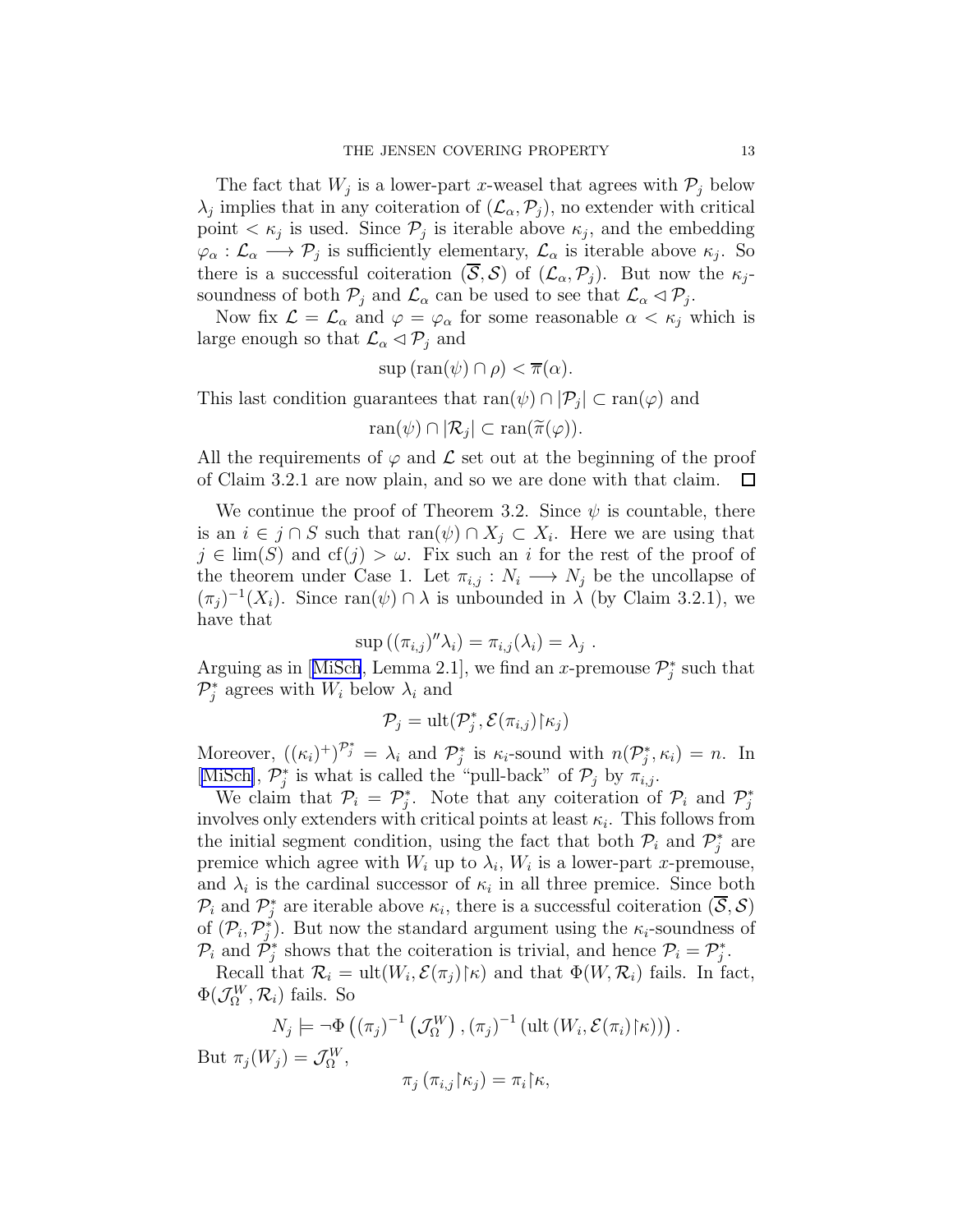and, as we have seen,

$$
\mathcal{P}_j = \text{ult}(\mathcal{P}_i, \mathcal{E}(\pi_{i,j}) | \kappa_j).
$$

Therefore

$$
N_j \models \neg \Phi(W_j, \mathcal{P}_j).
$$

By upward absoluteness,  $\Phi(W_j, \mathcal{P}_j)$  fails.

But notice that  $\Phi(W_j, \mathcal{P}_j)$  holds trivially, since  $P_j$  is an initial segment of a model on  $\mathcal{T}_j$  and  $(\mathcal{T}_j, \mathcal{T}_j)$  is a coiteration of  $(W_j, W)$ . Thus, we have a contradiction, and the proof of Theorem 3.2 under Case 1 is complete.

Case 2. There is a stationary set

$$
S \subseteq \{i < \varepsilon \mid cf(i) > \omega \ \land \ i = \varepsilon_i\}
$$

such that  $i \in S$  implies  $(\varepsilon_i^+)^{W_i} = (\varepsilon_i^+)^W$ .

In this case, we shall find an ordinal  $\mu$  with  $\delta < \mu < \text{card}(\kappa)$ , and an ultrafilter U on  $\mathcal{P}(\mu) \cap W$  such that U is weakly amenable to W, and  $\Omega$ contained in the wellfounded part of  $ult(W, U)$ . Since  $\Omega$  can be taken arbitrarily large, and there are only set many possible ultrafilters U, there will be at least one  $U$  that satisfies the conclusion of the theorem.

As in the proof of Theorem 2.4,  $W$  and  $W_i$  have the same subsets of  $\varepsilon_i$  whenever  $i \in S$ . Let  $\mathcal{P} = \mathcal{J}_{\Omega}^W$ . Note that  $\mathcal{P}$  is a lower-part x-premouse, since  $\Omega$  is a cardinal of W. Let  $\mathcal{R}_i = \text{ult}(W_i, \mathcal{E}(\pi_i) | \varepsilon)$ whenever  $i \in S$ . In other words,  $\mathcal{R}_i$  is the ultrapower of  $\mathcal{P}$  by the superstrong extender derived from  $\pi_i$ .

It is enough to see that there exists an  $i \in S$  such that  $\mathcal{R}_i$  is wellfounded, for the following reasons. Let  $U_i$  be the measure derived from  $\pi_i$ , that is,

$$
U_i = \{ x \in W_i \mid x \subseteq \varepsilon_i \ \land \ \varepsilon_i \in \pi_i(x) \} .
$$

Then  $U_i$  is an ultrafilter over  $\mathcal{P}(\varepsilon_i) \cap W$  and  $U_i$  is weakly amenable to W. Also, there is an embedding of  $ult(\mathcal{P}, U_i)$  into  $\mathcal{R}$ . Therefore, if  $\mathcal{R}_i$ is wellfounded, then so is  $ult(P, U_i)$ .

Assume towards a contradiction that  $\mathcal{R}_i$  is illfounded whenever  $i \in S$ .

Fix  $j \in S \cap \lim(S)$ . We shall show that  $\mathcal{R}_j$  is wellfounded by an argument similar to that used in Case 1, letting  $P$  play the role of  $P_i$ for all  $i \in S$ .

Let  $\psi: M \longrightarrow V_{\Omega+2}$  be elementary with M countable and transitive, and everything relevant in the range of  $\psi$ . Say  $\psi(x') = x$ ,  $\psi(\Omega') = \Omega$ ,  $\psi(W') = \mathcal{J}_{\Omega}^W$ ,  $\psi(\mathcal{P}') = \mathcal{P}$ ,  $\psi(\mathcal{R}') = \mathcal{R}_j$ , and  $\psi(\kappa') = \kappa$ . Then  $\mathcal{R}'$  is illfounded.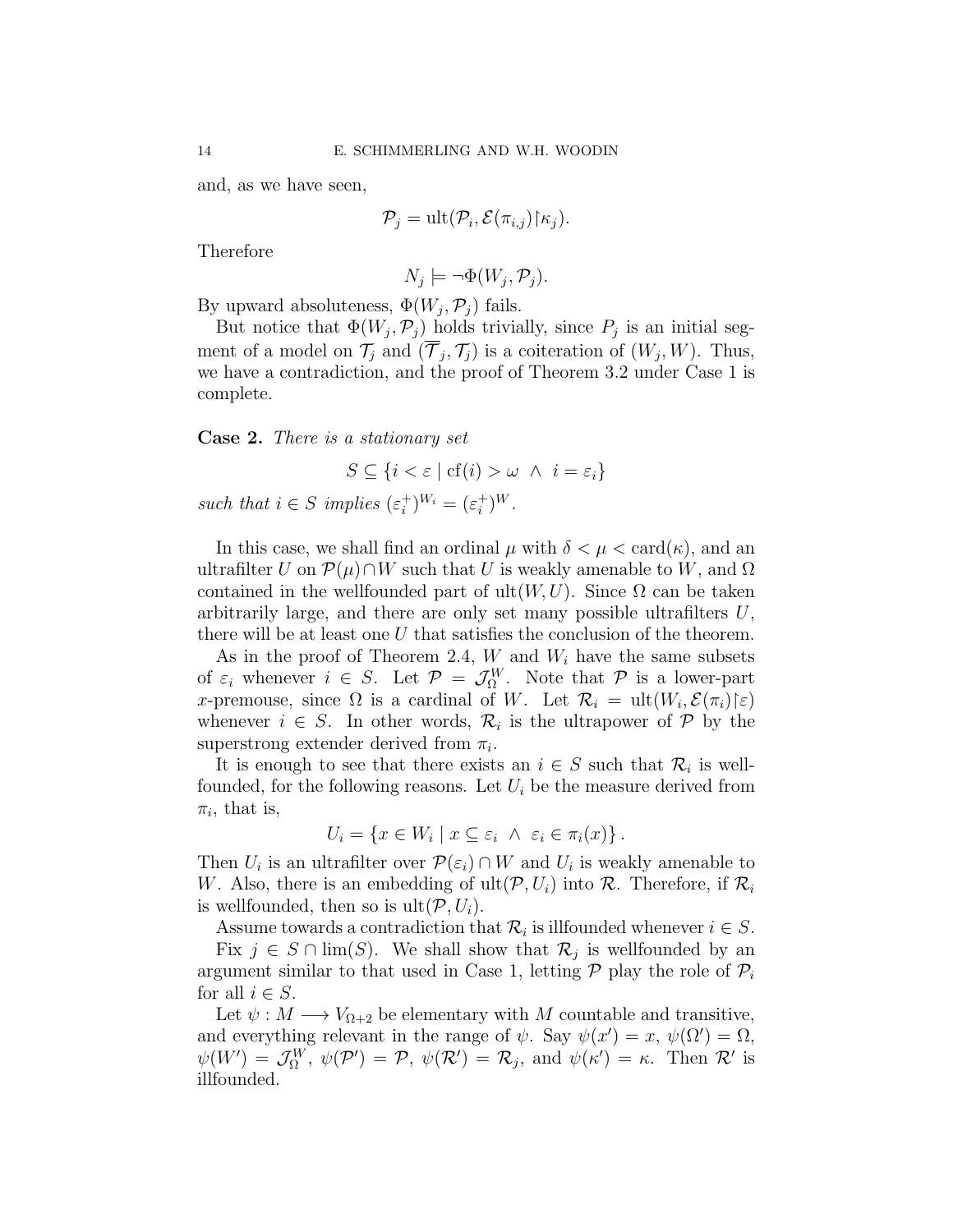For the rest of the proof of the theorem, fix  $i \in j \cap S$  such that ran $(\psi) \cap X_j \subset X_i$ . Let  $\pi_{i,j} : N_i \longrightarrow N_j$  be the uncollapse of  $(\pi_j)^{-1}(X_i)$ . Arguingas in [[MiSch](#page-22-0), Lemma 2.2], we find a "pull-back"  $\mathcal{P}^*$  of  $\mathcal{P}$  by  $\pi_{i,j}$ . That is, we find an x-premouse  $\mathcal{P}^*$  such that  $\mathcal{P}^*$  agrees with W below

$$
\varepsilon^* = ((\varepsilon_i)^+)^{\mathcal{P}^*},
$$

and the following commutative diagram.

$$
\mathcal{P}^* \longrightarrow \mathcal{P} \longrightarrow \mathcal{R}_j
$$
\n
$$
\downarrow \qquad \qquad \downarrow \qquad \qquad \downarrow
$$
\n
$$
\downarrow \qquad \qquad \downarrow
$$
\n
$$
\downarrow \qquad \qquad \downarrow
$$
\n
$$
\downarrow \qquad \qquad \downarrow
$$
\n
$$
\downarrow \qquad \qquad \downarrow
$$
\n
$$
\downarrow \qquad \qquad \downarrow
$$
\n
$$
\downarrow \qquad \qquad \downarrow
$$
\n
$$
\downarrow \qquad \qquad \downarrow
$$
\n
$$
\downarrow \qquad \qquad \downarrow
$$
\n
$$
\downarrow \qquad \qquad \downarrow
$$
\n
$$
\downarrow \qquad \qquad \downarrow
$$
\n
$$
\downarrow \qquad \qquad \downarrow
$$
\n
$$
\downarrow \qquad \qquad \downarrow
$$

Thus ult $(\mathcal{P}^*, \mathcal{E}(\pi_{i,j}) | \varepsilon_j)$  is wellfounded and iterable, while ult $(\mathcal{P}^*, \mathcal{E}(\pi_i) | \varepsilon)$ is illfounded.

Recall that  $\mathcal{R}_i$  is illfounded. Therefore

$$
N_j \models {\text{``}\pi_j^{-1}(\mathcal{R}_i)}
$$
 is illfounded".

Hence

$$
\pi_j^{-1}(\mathcal{R}_i) = \text{ult}(\pi_j^{-1}(\mathcal{P}), \mathcal{E}(\pi_{i,j}) | \epsilon_j)
$$

is illfounded. The shift lemma gives us the following diagram.

$$
\text{ult}(\pi_j^{-1}(\mathcal{P}), \mathcal{E}(\pi_{i,j}) | \epsilon_j) \longrightarrow \text{ult}(\mathcal{P}, \mathcal{E}(\pi_{i,j}) | \epsilon_j)
$$
\n
$$
\uparrow \qquad \qquad \downarrow \qquad \qquad \downarrow
$$
\n
$$
\pi_j^{-1}(\mathcal{P}) \longrightarrow \qquad \qquad \uparrow \qquad \qquad \mathcal{P}
$$

Thus both  $\mathcal{R}_i = \text{ult}(\mathcal{P}, \mathcal{E}(\pi_i) | \varepsilon)$  and  $\text{ult}(\mathcal{P}, \mathcal{E}(\pi_{i,j}) | \varepsilon_j)$  are illfounded.

We define a "minimal" x-premouse  $Q$  as follows. This is where  $\star$ iterability is used rather than just iterability. Let  $\mathcal{Q}_0$  be the least initial segment  $\mathcal{Q}'$  of  $\mathcal P$  above  $\varepsilon_i$  such that  $\mathcal{Q}'$  is a lower-part x-premouse and ult $(Q',\mathcal{E}(\pi_i)\vert \varepsilon)$  is illfounded. Suppose that  $0 < \ell < \omega$  and for all  $k < \ell$ , we have defined  $\mathcal{Q}_{k+1}$  and a non-trivial, thorough iteration tree  $\mathcal{S}_{k+1}$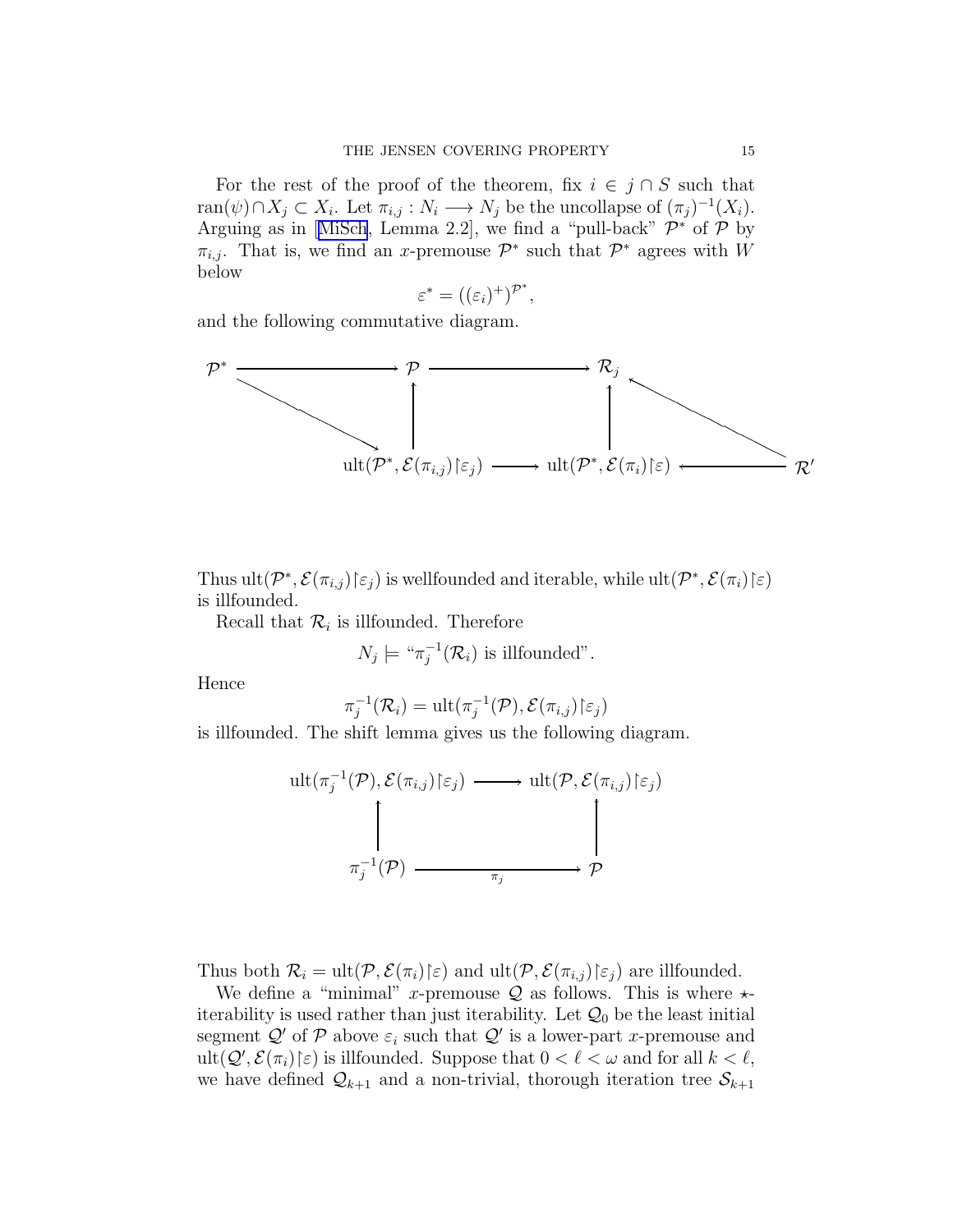on  $\mathcal{Q}_k$  such that  $\mathcal{Q}_{k+1} \leq \mathcal{M}_{\infty}(\mathcal{S}_{k+1})$ . If there is a non-trivial thorough iteration tree S of successor length on  $\mathcal{Q}_{\ell}$  such that all critical points of extenders used on S are at least  $\varepsilon_i$ , and there is a proper initial segment  $\mathcal{Q}'$  of  $\mathcal{M}_{\infty}(\mathcal{S})$  such that  $\mathcal{Q}'$  is a lower-part x-premouse and ult $(Q',\mathcal{E}(\pi_i)\in)$  is illfounded, then let  $\mathcal{S}_{\ell+1}$  and  $\mathcal{Q}_{\ell+1}$  be the least such S and  $\mathcal{Q}'$ .<sup>4</sup> Otherwise, leave  $\mathcal{S}_{\ell+1}$  and  $\mathcal{Q}_{\ell+1}$  undefined. By the  $\star$ iterability of W (because there is no infinite composition of thorough iteration trees on  $W$  such that each iteration tree involves a drop), there is a  $k < \omega$  such that  $\mathcal{Q}_{k+1}$  is not defined. Let  $\mathcal{Q} = \mathcal{Q}_k$ .

We have that  $Q$  is a lower-part x-premouse, and  $Q$  is iterable since W is  $\star$ -iterable. Note that ult $(Q, \mathcal{E}(\pi_i)\vert \varepsilon)$  is illfounded, while if S is any thorough iteration tree on Q with critical points at least  $\varepsilon_i$  and  $\mathcal{Q}'$  is any proper initial segment of  $\mathcal{M}_{\infty}(\mathcal{S})$ , then  $ult(\mathcal{Q}', \mathcal{E}(\pi_i)\in)$  is wellfounded. Also note that  $\mathcal{Q} \in X_j$ . Essentially the same argument that showed that

 $ult(P, \mathcal{E}(\pi_{i,j}) | \epsilon_i)$ 

is illfounded shows that  $ult(Q, \mathcal{E}(\pi_{i,j})\vert \varepsilon_j)$  is illfounded. <sup>5</sup>

Now let  $(\overline{S}, S)$  be a successful coiteration of  $(Q, \mathcal{P}^*)$ . Both Q and  $\mathcal{P}^*$  are lower-part x-premice, so one of  $\overline{\mathcal{S}}$  and  $\mathcal{S}$  is trivial, and the other is thorough. The minimality of  $Q$  described above, and the fact that  $ult(P^*, \mathcal{E}(\pi_i)\vert \varepsilon)$  is illfounded guarantees that  $\overline{S}$  is trivial. Then  $\mathcal{Q} \leq \mathcal{M}_{\infty}(\mathcal{S})$ . Consider the following figure.



By  $\pi^*$  we mean the ultrapower map. The vertical dashed lines represent iteration trees, but not necessarily embeddings. Recall that

<sup>&</sup>lt;sup>4</sup>Note that thorough iteration trees on a fixed x-premouse are indexed by finite sets of ordinals.

<sup>&</sup>lt;sup>5</sup>Just replace P by Q and  $\mathcal{R}_i$  by ult $(\mathcal{Q}, \mathcal{E}(\pi_i) | \varepsilon)$  two paragraphs above.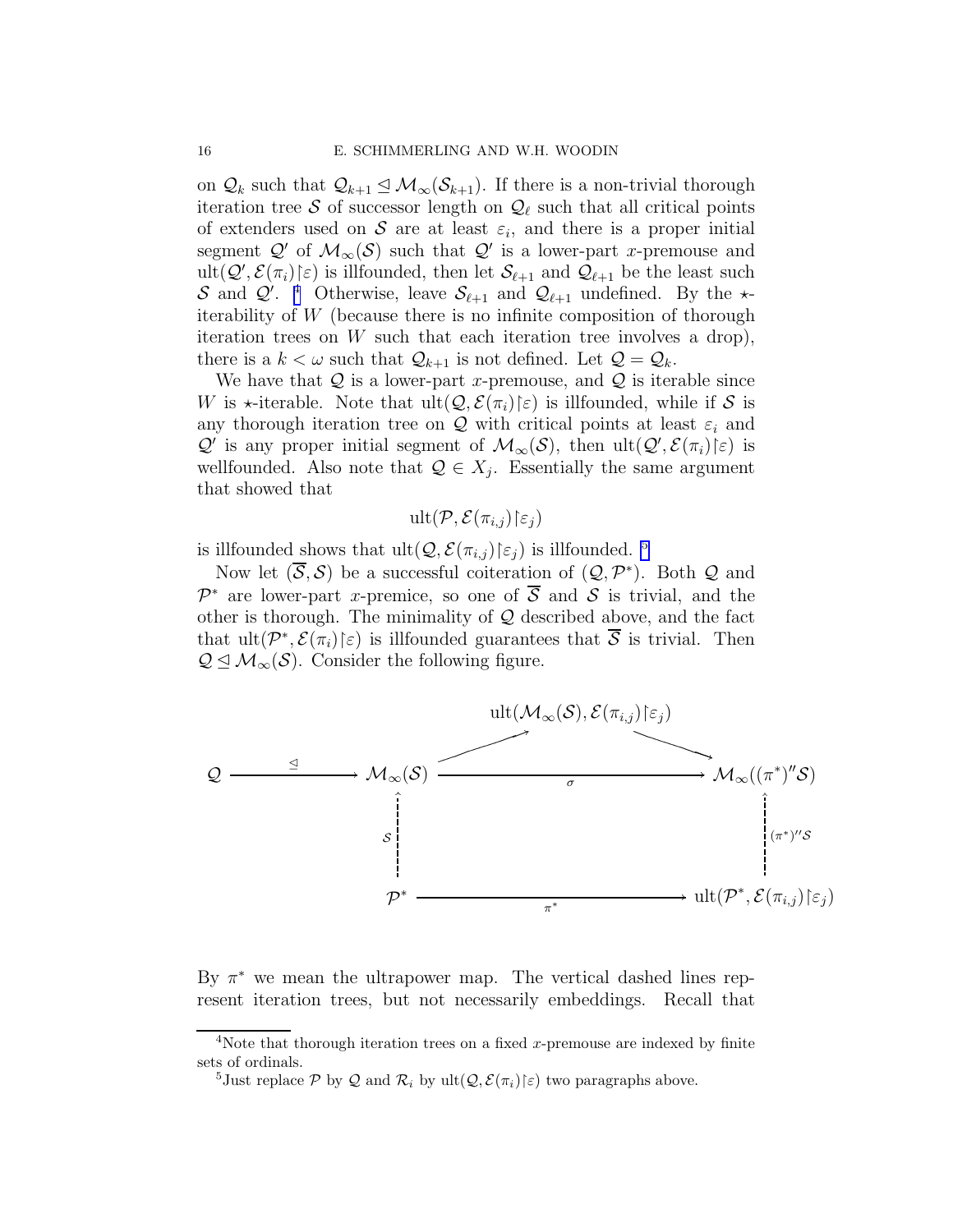ult $(\mathcal{P}^*, \mathcal{E}(\pi_{i,j}) | \epsilon_j)$  is iterable. We copy S using  $\pi^*$ , and let  $\sigma$  be the final copying map. Then  $\sigma \mid \epsilon_i = \pi \mid \epsilon_i$  since all critical points of extenders used on  $S$  are at least  $\varepsilon_i$ . So

$$
\mathrm{ult}(\mathcal{M}_{\infty}(\mathcal{S}), \mathcal{E}(\pi_{i,j})|\epsilon_j) = \mathrm{ult}(\mathcal{M}_{\infty}(\mathcal{S}), \mathcal{E}(\sigma)|\epsilon_j)
$$

embeds into  $\mathcal{M}_{\infty}((\pi^*)''\mathcal{S})$  as indicated. In particular,

ult $(\mathcal{M}_{\infty}(\mathcal{S}), \mathcal{E}(\pi_{i,j})\vert \varepsilon_{i})$ 

is wellfounded.

But  $\mathcal{Q} \leq \mathcal{M}_{\infty}(\mathcal{S})$  and  $ult(\mathcal{Q}, \mathcal{E}(\pi_{i,j}) | \varepsilon_{j})$  is illfounded, so

ult $(\mathcal{M}_{\infty}(\mathcal{S}), \mathcal{E}(\pi_{i,j})\vert \varepsilon_i)$ 

is illfounded. This contradiction completes our consideration of Case 2, and the proof of Theorem 3.2.  $\Box$ 

# 4. A weak iterability condition

Notice that in  $\S$ 2-3, the iterability of W was used to show that all the relevant iteration trees are linear, even thorough. But, the linear iterability of W does not suffice for those arguments.

Nevertheless, the assumption that  $W$  is  $\star$ -iterable is more than is required for the proofs of Theorems 2.4 and 3.2. In this section, we sketch why internal  $\star$ -iterability for countable premice elementarily realizable in a level of W suffices for the arguments in the preceding sections.

**Definition 4.1.** Let W be an x-weasel and  $\alpha$  an ordinal. We say that a structure  $P$  is **realizable in** W iff  $P$  is an  $\dot{x}^P$ -premouse and there exists an ordinal  $\Omega$  and an elementary embedding of  $\mathcal{P}$  into  $\mathcal{J}_{\Omega}^{W}$ . We say that W is  $\star\star$ -iterable iff the following conditions hold for every countable  $P$  which is realizable in  $W$ .

- (a) For every ordinal  $\alpha \leq \omega_1$ ,  $\mathcal P$  is  $(\omega, \alpha)$ -iterable in the sense of [\[St2,](#page-23-0) Definition 2.8].
- (b) There is no infinite composition of thorough iteration trees on P such that each iteration tree involves a drop.

We say that W is internally  $\star\star\text{-}$  iterable iff

$$
W \models \text{``}L[\dot{E}, \dot{x}] \text{ is } \star\star\text{-}iterable''.
$$

**Theorem 4.2.** Suppose that  $W = L[\vec{E}, x]$  is an internally  $\star\star\text{-}iterable$ , lower-part x-weasel. Let  $\kappa$  be a cardinal of W such that

$$
(\cup x)^+ \cup \aleph_2 \le \operatorname{card}(\kappa)
$$

Put  $\lambda = (\kappa^+)^W$  and suppose that  $cf(\lambda) < \text{card}(\kappa)$ . Then, given

$$
\delta < \operatorname{card}(\kappa),
$$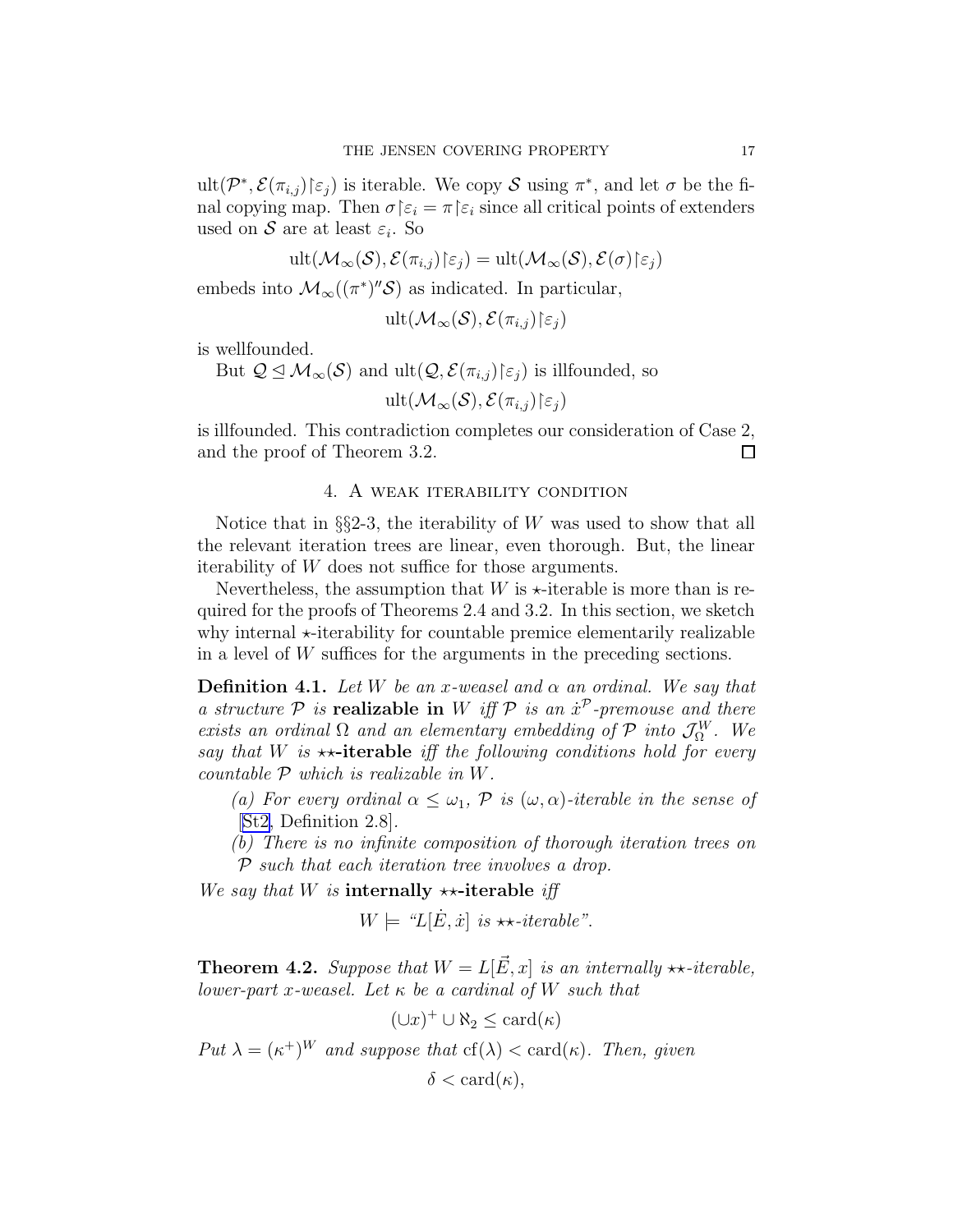there exists  $\mu \geq \delta$  and a normal ultrafilter U on  $\mathcal{P}(\mu) \cap W$  such that U is weakly amenable to W and  $ult(W, U)$  is wellfounded.

Theorem 4.2 is just Theorem 3.2 restated with  $\star$ -iterability weakened to internal  $\star\star$ -iterablity; we now sketch how to modify the proof of the former to yield the latter. Let us consider the first time that iterability is used in the proof of Theorem 3.2, which is to see that in Case 1 of the proof,  $(\overline{\mathcal{T}}_i, \mathcal{T})$  witnesses that  $\Phi(W_i, \mathcal{J}_{\Omega}^W)$  holds whenever  $i \in S_0$ . Fix  $i \in S_0$  and suppose that  $\Phi(W_i, \mathcal{J}_{\Omega}^W)$  fails. By the absoluteness of wellfoundedness, the objects listed below exist in  $W$ , because the objects exist in  $V$  and there is a tree in  $W$  that searches for them.

- $\bullet$  a countable, transitive model M of a large chunk of ZFC
- a set of ordinals  $x^M$  in M, a lower-part  $x^M$ -premouse  $W^M$  in M, and ordinals  $\delta^M < \kappa^M < \lambda^M < \Omega^M$  in M, which are related as in the hypothesis of Theorem 2.4 from the point of view of  $M$
- an internally approachable chain of elementary substructures of  $(V_{\Omega^{M}+1})^{M}$  of the sort that arises when we attempt to run the proof of Theorem 2.4 inside M
- a map  $\pi^M : N^M \longrightarrow (V_{\Omega^M+1})^M$  in M which comes from collapsing one of the substructures on the internally approachable chain of M to be transitive
- an  $x^M$ -premouse  $\overline{W}^M$  such that  $\pi^M(\overline{W}^M) = W^M$  and

$$
M \models \neg \Phi(\overline{W}^M, W^M)
$$

• an elementary embedding  $\tau: W^M \longrightarrow \mathcal{J}_{\Omega}^W$ 

The existence of elementary embeddings  $\tau \circ \pi : \overline{W}^M \longrightarrow \mathcal{J}_{\Omega}^W$  and  $\tau: W^M \longrightarrow \mathcal{J}_{\Omega}^W$  in W implies that  $\overline{W}^M$  and  $W^M$  are both countable, realizable  $x^M$ -premice in W, and are therefore  $\star$ -iterable in W. In particular, they are iterable in W, so there is a successful coiteration  $(\overline{\mathcal{T}}, \mathcal{T})$ of  $(\overline{W}^{M}, W^{M})$  in W. Arguing as in the proof of Theorem 2.4, we see that  $\overline{\mathcal{T}}$  is trivial and that  $\overline{\mathcal{T}}$  is thorough (in W, hence in V). But then  $(\overline{\mathcal{T}}, \mathcal{T})$  witnesses that  $M \models \Phi(\overline{W}^M, W^M)$ , which is a contradiction.

There are several other applications of iterability in the proof of Theorem 3.2. All can be reduced to applications of internal  $\star\star\text{-}$  iterability using the preceding idea. We leave the details to the reader.

### 5. The Jensen covering property

**Definition 5.1.** If W is an x-weasel and  $\kappa$  is an ordinal, then  $CP(W, \kappa)$ holds iff  $\cup x < \text{card}(\kappa)$  and for every uncountable  $A \subseteq \kappa$  with  $\cup x \subseteq A$ , there exists  $B \in W$  such that  $A \subseteq B$  and  $card(B) = card(A)$ .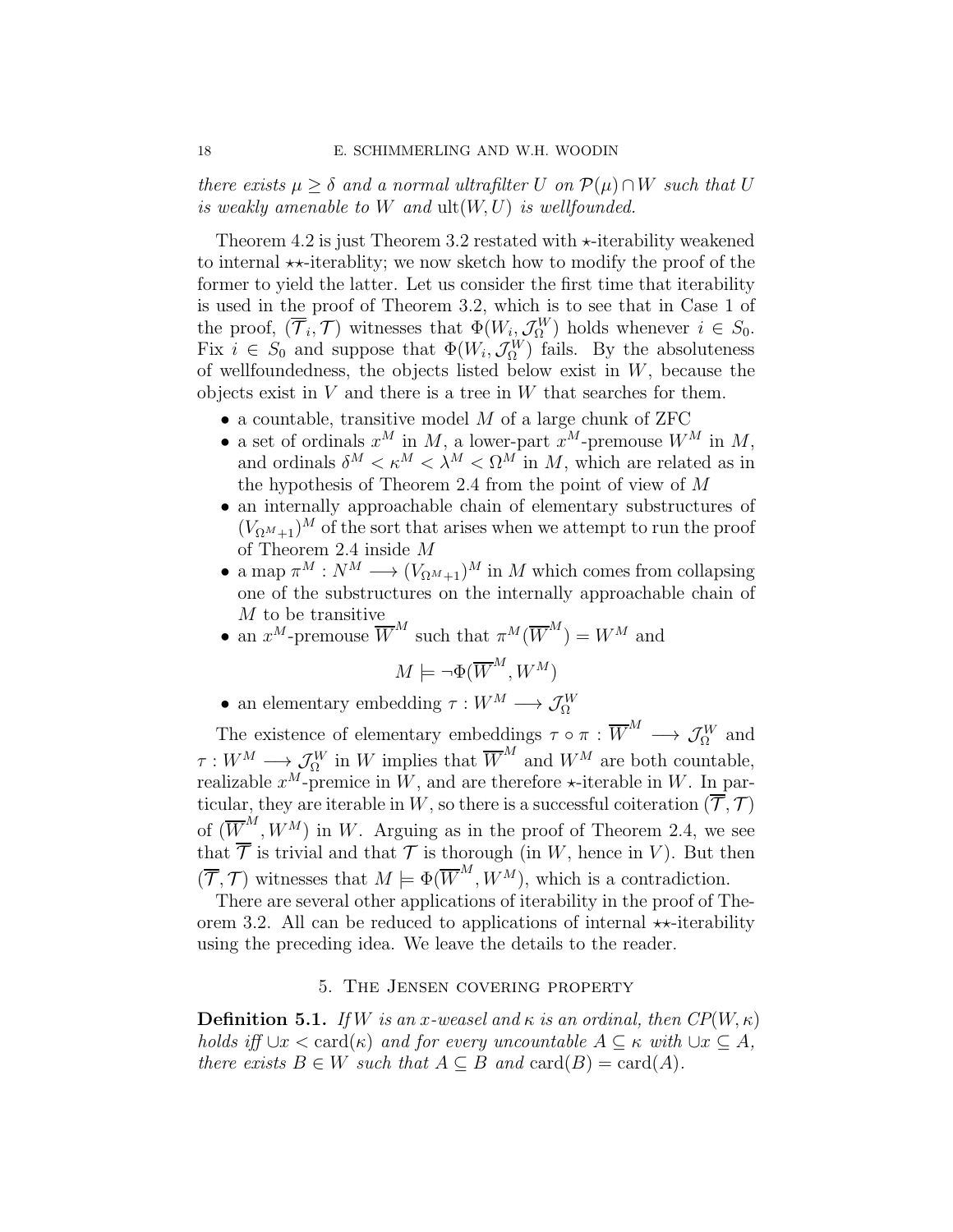Definition 5.2. An x-weasel W satisfies strong condensation iff for every x-premouse  $\overline{W}$ , if there is an elementary embedding from  $\overline{W}$ into a rank initial sequent of W, then  $\overline{W} \triangleleft W$ .

**Theorem 5.3.** Let  $W = L[\vec{E}, x]$  be an internally \*\*-iterable, lowerpart x-weasel. Suppose that  $\kappa$  is the least ordinal such that  $CP(W, \kappa)$ fails. Let A be a witness to the failure of  $CP(W, \kappa)$ . Then one of the following holds.

(a) There is an ordinal  $\mu > \text{card}(A)$  and a normal ultrafilter U on  $P(\mu) \cap W$  such that U is weakly amenable to W and  $ult(W, U)$  is wellfounded.

(b) There exists  $\mathcal{R} \triangleleft W$  with  $\rho_{\omega}(\mathcal{R}) = \kappa$ , and there exists a set  $C \subset \kappa$  of indiscernibles for W ||  $\kappa$  such that C is unbounded in  $\kappa$  and the last extender of  $\mathcal R$  is a measure generated by C. In addition,

$$
A \subset H^{\mathcal{R}}_{\omega}(\overline{\kappa} \cup C)
$$

for some  $\overline{\kappa} < \kappa$ .

Moreover, if W satisfies strong condensation, then it is  $(a)$  that holds.

The simplest weasel that satisfies strong condensation is  $L$ ; thus Theorem 5.3 extends Jensen's covering lemma for L. A more complicated example of a lower-part weasel that satisfies strong condensation is the minimal model closed under sharps for sets (assuming sharps exist). Another example is the minimal model closed under the operator which sends a set X to  $M_1(X)^\#$ , the sharp for the iterable one Woodin cardinal model built over  $X$  (assuming the operator is total). Theseexamples of x-weasels are typical of those that come up in  $[W]$  $[W]$ , in that they are minimal with respect to a certain lower-part inner model operator, and hence satisfy strong condensation.

We remark that there are examples showing the need for clause (b) in Theorem 5.3.

*Proof of Theorem 5.3.* Let us assume that W is  $\star$ -iterable; the reduction to internal  $\star\star$ -iterability is as outlined in §4.

Let  $\kappa$  be least such that  $\mathbb{CP}(W,\kappa)$  fails, and let  $A \subset \kappa$  witness the failure of  $CP(W, \kappa)$ . Let  $\varepsilon = (card(A))^+$ . Then

$$
cf(\kappa) \le \operatorname{card}(A) < \varepsilon \le \operatorname{card}(\kappa) \le \kappa = \sup(A).
$$

Since  $\kappa$  is least such that  $\mathcal{CP}(W,\kappa)$  fails,  $\kappa$  is a cardinal in W.

In this proof,  $\kappa$  will play the role that  $\lambda$  played in the proofs of our other theorems. Note that by Theorem 3.2, we may assume that  $\kappa$  is a limit cardinal of W.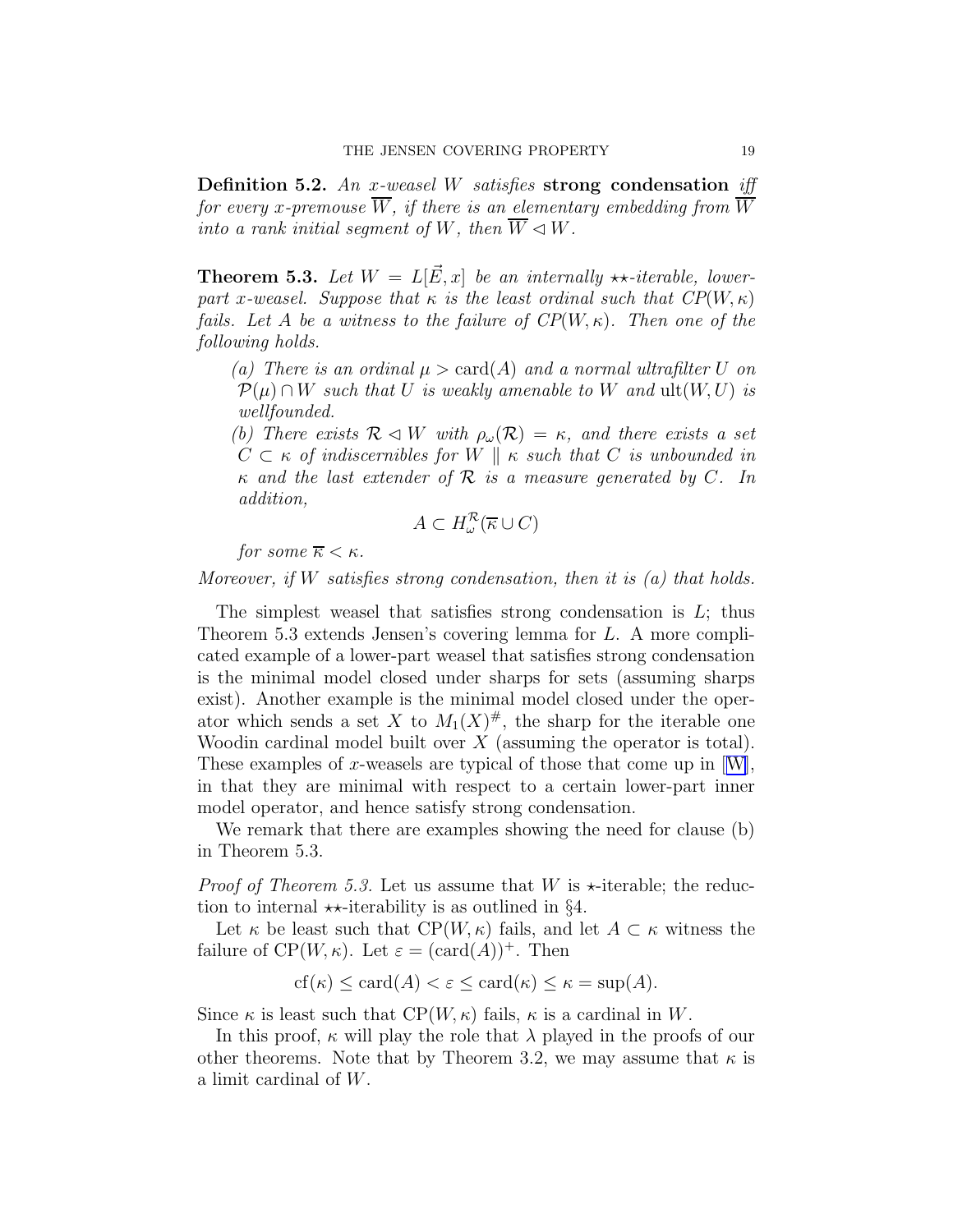Let  $\Omega > \kappa$  be a regular cardinal. Let  $\langle X_i | i < \varepsilon \rangle$  be a continuous chain of elementary substructures of  $V_{\Omega+1}$  such that for all  $j < \varepsilon$ ,

$$
card(X_j) = card(A),
$$
  

$$
\langle X_i \mid i \leq j \rangle \in X_{j+1},
$$

and

Say  $\pi_i(\kappa_i)$ 

 $X_i \cap \varepsilon \in \varepsilon$ .

For  $i < \varepsilon$ , let  $\varepsilon_i = X_i \cap \varepsilon_i$  and  $\pi_i : N_i \longrightarrow V_{\Omega+1}$  be the uncollapse of  $X_i$ , so that  $\text{crit}(\pi_i) = \varepsilon_i$ . We also have or assume that

$$
(\cup x) \cup \text{card}(A) \cup \{\kappa, \mathcal{J}_{\Omega}^{W}, A\} \in X_{0}.
$$
  
=  $\kappa$  and  $\pi_{i}(W_{i}) = \mathcal{J}_{\Omega}^{W}$  whenever  $i < \varepsilon$ .

Case 1. There is a stationary set

$$
S_0 \subseteq \{ i < \varepsilon \mid \text{cf}(i) > \omega \ \land \ i = \varepsilon_i \}
$$

such that  $i \in S_0$  implies  $(\varepsilon_i^+)^{W_i} < (\varepsilon_i^+)^W$ .

For  $i \in S_0$ , let  $(\overline{\mathcal{T}}_i, \mathcal{T}_i)$  be a successful coiteration of  $(W_i, \mathcal{J}_\Omega^W)$ , and say this coiteration has length  $\theta_i$ . Then  $\mathcal{T}_i$  is trivial and  $\mathcal{T}_i$  is thorough whenever  $i \in S_0$ . In particular,  $\Phi(W_i, \mathcal{J}_\Omega^W)$  holds.

Notice that if W satisfies strong condensation, then  $\overline{W} \triangleleft W$ , so  $\mathcal{T}_i$  is also trivial.

For  $i \in S_0$ , let  $\eta_i$  be the least ordinal  $\eta$  such that  $\mathrm{crit}(E_\eta^\mathcal{T}) \geq \kappa_i$ , if such an ordinal exists, and let  $\eta_i$  be  $\theta_i$  otherwise. For  $i \in S_0$ , let  $\mathcal{P}_i$  be the longest initial segment of  $\mathcal{M}_{\eta_i}^{\mathcal{T}_i}$  (the  $\eta_i$ 'th model of  $\mathcal{T}_i$ ) with precisely the same bounded subsets of  $\kappa_i$  as  $W_i$ . Then each  $\mathcal{P}_i$  is a  $\kappa_i$ -sound *x*-premouse.

For  $i \in S_0$ , let  $\mathcal{R}_i = \text{ult}(\mathcal{P}_i, \mathcal{E}(\pi_i) | \kappa)$ . Recall that this ultrapower is defined using coordinates  $a \in [\kappa]^{<\omega}$ , and consists of equivalence classes of certain  $\mathcal{P}_i$ -definable functions of the form  $f: [\alpha]^{|a|} \longrightarrow |\mathcal{P}_i|$  with  $\alpha < \kappa_i$ . This makes sense because  $\mathcal{P}_i$  and  $W_i$  have the same bounded subsets of  $\kappa_i$ , and because  $\pi_i$  is continuous at  $\kappa_i$ .

**Claim 5.3.1.** There is a  $i \in S_0$  such that either  $\Phi(\mathcal{J}_\Omega^W, \mathcal{R}_i)$  holds or  $\mathcal{R}_i \triangleleft W$ .

Before proving Claim 5.3.1, let us see how to use it to finish the proof of Theorem 5.3 under Case 1. Fix i as in Claim 5.3.1. To ease the notation, let us put  $\pi = \pi_i$ ,  $W = W_i$ ,  $\overline{\kappa} = \kappa_i$ ,  $\eta = \eta_i$ ,  $\mathcal{T} = \mathcal{T}_i$ ,  $P = P_i$ , and  $R = R_i$  until we start the proof of Claim 5.3.1.

If  $\Phi(W,\mathcal{R})$  holds, then (a) holds by an argument as in the proof of Theorem 2.4. We can also conclude that (a) holds if for a proper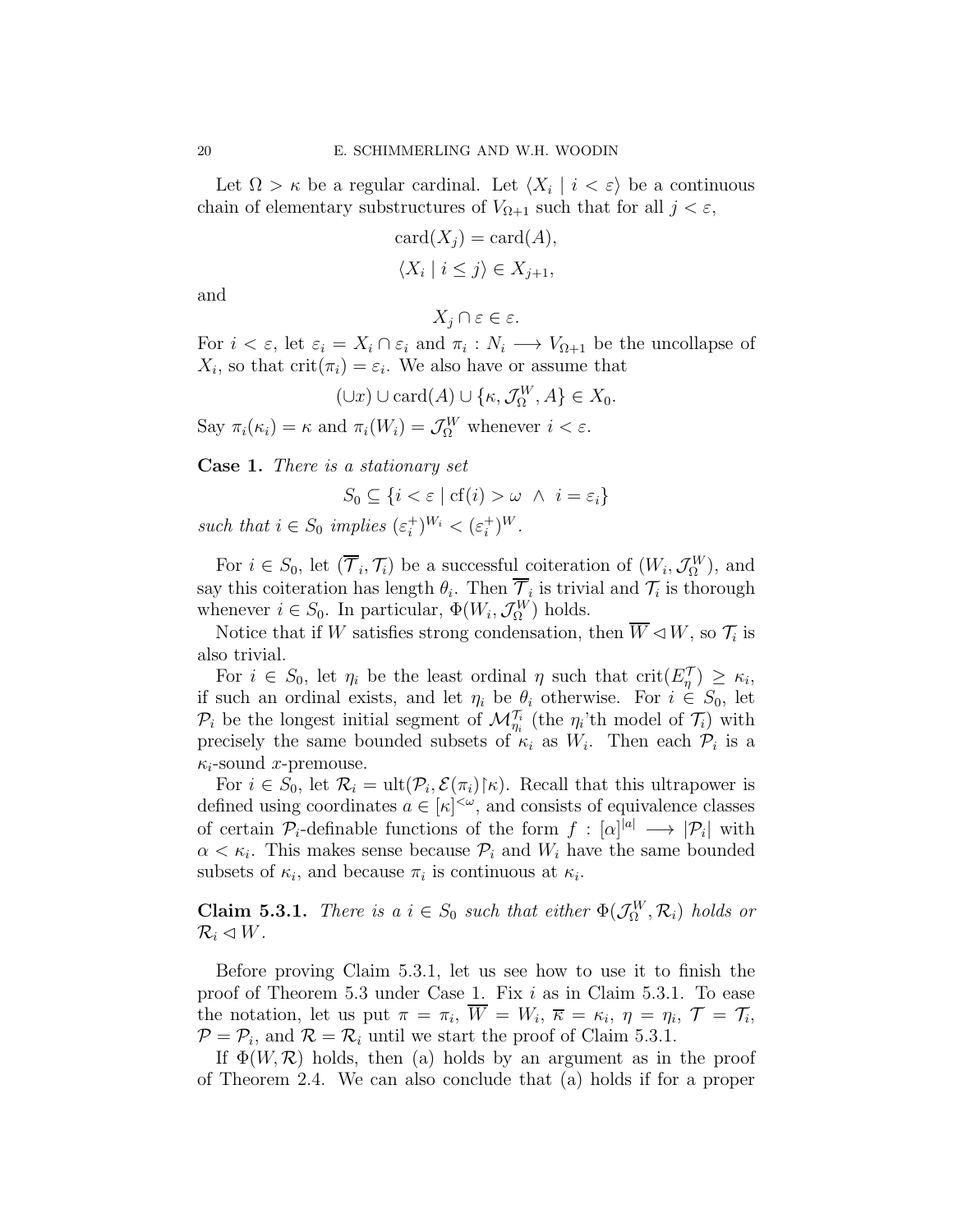class of  $\Omega$ , there is a corresponding  $i(\Omega)$  such that  $\Phi(\mathcal{J}_{\Omega}^{W}, \mathcal{R}_{i(\Omega)})$  holds. This is by a counting argument, using that there are only set many possibilities for  $\mathcal{R}_{i(\Omega)}$ .

So assume that  $\mathcal{R} \lhd W$ . In particular,  $\mathcal{R} \lhd \mathcal{J}_{\Omega}^W$  and  $\mathcal{R}$  is an element of W.

We claim that  $\mathcal{P} = \mathcal{M}_{\eta}^{\mathcal{T}}$ . Suppose not. Then  $\mathcal{P}$  is a fully sound proper initial segment of  $\mathcal{M}_{\eta}^{\mathcal{T}}$ , and

$$
A \subseteq \text{ran}(\pi) \cap \kappa \subset H_{n+1}^{\mathcal{R}}\left(\rho_{n+1}\left(\mathcal{P}\right) \cup \pi\left(p_{n+1}\left(\mathcal{P}\right)\right)\right) \subseteq H_{\omega}^{\mathcal{R}}\left(\overline{\kappa}\right)
$$

where  $n = n(\mathcal{P}, \overline{\kappa})$ . But  $H^{\mathcal{R}}_{\omega}(\overline{\kappa})$  is an element of W and has the same cardinality as  $A$ . This contradicts the assumption that  $A$  witnesses the failure of  $\text{CP}(W,\kappa)$ . Therefore  $\mathcal{P} = \mathcal{M}_{\eta}^{\mathcal{T}}$ .

In particular,  $\eta \neq 0$ , so we are done with Case 1 if W satisfies strong condensation.

Let

$$
\overline{C} = \{ \text{crit}(E_{\gamma}^{\mathcal{T}}) \mid 0 \leq \gamma < \eta \ \land \ \eta \cap \mathcal{D}^{\mathcal{T}} \subseteq \gamma \} \, .
$$

Then

$$
\mathcal{P} = \mathcal{H}_{n+1}^{\mathcal{P}}(\rho_{n+1}(\mathcal{P}) \cup \overline{C} \cup p_{n+1}(\mathcal{P}))
$$

where  $n = n(\mathcal{P}, \overline{\kappa})$ . So

$$
A \subseteq \text{ran}(\pi) \cap \kappa \subset H_{n+1}^{\mathcal{R}}\left(\rho_{n+1}\left(\mathcal{P}\right) \cup \left(\pi''\overline{C}\right) \cup \pi\left(p_{n+1}\left(\mathcal{P}\right)\right)\right) \subseteq H_{\omega}^{\mathcal{R}}\left(\overline{\kappa} \cup \left(\pi''\overline{C}\right)\right)
$$

Suppose for contradiction that  $\overline{C}$  is bounded in  $\overline{\kappa}$ . Equivalently,  $\pi''\overline{C}$ is bounded in  $\kappa$ . Since  $\kappa$  is least such that  $\mathcal{CP}(W,\kappa)$  fails,

 $\mathrm{CP}(W, \mathrm{sup}(\pi''\overline{C}))$ 

holds. So there is a  $B \in W$  such that  $\omega_1 \cup (\cup x) \cup (\pi''\overline{C}) \subseteq B$  and

 $card(B) \leq card(\omega_1 \cup (\cup x) \cup (\pi''\overline{C})) \leq card(A).$ 

But then  $H^{\mathcal{R}}_{\omega}(\overline{\kappa} \cup B)$  is a set in W containing A, and  $H^{\mathcal{R}}_{\omega}(\overline{\kappa} \cup B)$  has the same cardinality as  $A$ . This contradicts that  $A$  is a counterexample to  $\text{CP}(W,\kappa)$ . Therefore  $\overline{\kappa} = \text{sup}(\overline{C})$ .

It follows from the fact that  $\mathcal T$  is thorough that  $\eta$  is a limit ordinal,  $\overline{C}$ is a set of indiscernibles <u>for</u>  $\mathcal{J}_{\overline{\kappa}}^{\mathcal{P}} = \overline{W} \parallel \overline{\kappa}$ , and the last extender of  $\mathcal P$  is a measure generated by  $\overline{C}$ . By the elementarity of the ultrapower map from P into R and its agreement with  $\pi \nvert \overline{\kappa}$ , we conclude that clause (b) of Theorem 5.3 holds with  $C = \pi''\overline{C}$ .

Proof of Claim 5.3.1. Assume for contradiction that Claim 5.3.1 is false. So for every  $i \in S_0$ , either  $\Phi(W, \mathcal{R}_i)$  fails or  $\mathcal{R}_i \ntriangleleft W$ .

Let S be a stationary subset of  $S_0$  on which the choice functions  $i \mapsto \eta_i$  and  $i \mapsto n(\mathcal{P}_i, \kappa_i)$  are constant. Such a set S exists by Fodor's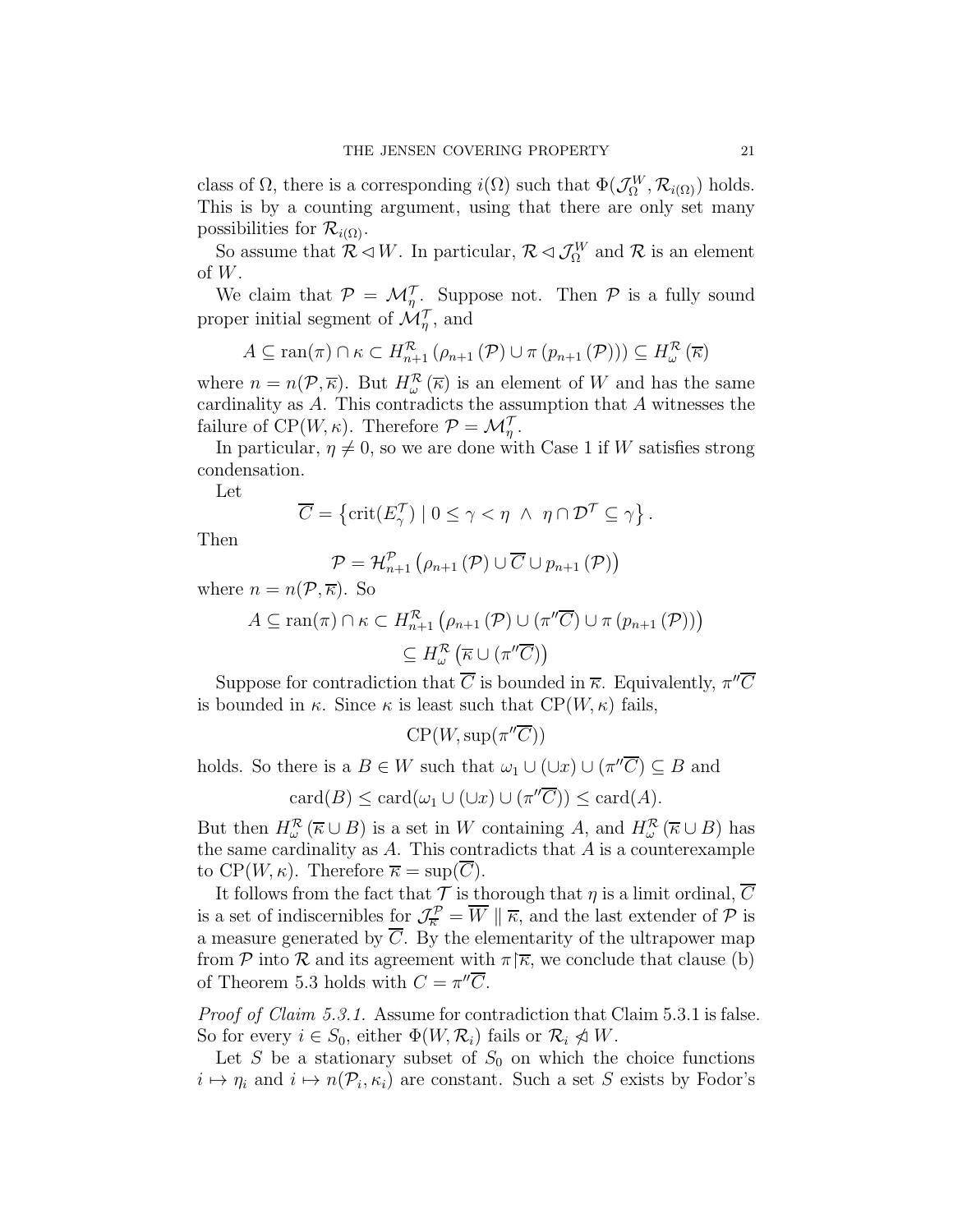lemma [\[MiSch](#page-22-0), Lemma 1.1]. Say  $\eta = \eta_i$  and  $n(\mathcal{P}_i, \kappa_i) = n$  whenever  $i \in S$ .

Let  $j \in \text{lim}(S) \cap S$ . Let  $\psi : M \longrightarrow V_{\Omega+2}$  be an elementary embedding with M countable and transitive, and everything relevant in the range of  $\psi$ . Since  $\psi$  is countable, we may fix  $i \in j \cap S$  such that

$$
\operatorname{ran}(\psi) \cap X_j \subset X_i .
$$

Let  $\pi_{i,j}: N_i \longrightarrow N_j$  be the uncollapse of  $(\pi_j)^{-1}(X_i)$ .

We claim that  $ran(\psi) \cap \kappa$  is unbounded in  $\kappa$ . The proof is essentially the same as that of Claim 3.1.1, and we leave the details to the reader.

Therefore

$$
\sup ((\pi_{i,j})'' \kappa_i) = \pi_{i,j}(\kappa_i) = \kappa_j.
$$

Arguingas in [[MiSch](#page-22-0), Lemma 2.1], we find a "pull-back"  $\mathcal{P}_j^*$  of  $\mathcal{P}_j$  by  $\pi_{i,j}$ . That is, we find an x-premouse  $\mathcal{P}_j^*$  such that  $\mathcal{P}_j^*$  agrees with  $W_i$ below  $\kappa_i$  and

$$
\mathcal{P}_j = \text{ult}(\mathcal{P}_j^*, \mathcal{E}(\pi_{i,j}) | \kappa_j).
$$

Moreover,  $\mathcal{P}_j^*$  is  $\kappa_i$ -sound with  $n(\mathcal{P}_j^*, \kappa_i) = n$ .

Since both  $\mathcal{P}_i$  and  $\mathcal{P}_j^*$  are  $\kappa_i$ -sound and iterable above  $\kappa_i$ , one must be an initial segment of the other. Let  $P$  be the shorter of  $P_i$  and  $P_j^*$ . It will be important that  $\mathcal{P} \in X_j$  and that  $\mathcal{P} \subseteq \mathcal{P}_j^*$ .

Now ult $(\mathcal{P}, \mathcal{E}(\pi_i)\upharpoonright \kappa)$  is "bad" in the sense that

$$
\Phi\left(\mathcal{J}^W_{\Omega}, {\rm ult}(\mathcal{P}, \mathcal{E}(\pi_i) \!\upharpoonright\!\! \kappa)\right)
$$

fails and  $ult(P, \mathcal{E}(\pi_i) | \kappa) \ntriangleleft \mathcal{J}_{\Omega}^W$ .

Therefore,

$$
N_j \models \neg \Phi ((\pi_j)^{-1}(\mathcal{J}_{\Omega}^W), (\pi_j)^{-1}(\mathrm{ult}(\mathcal{P}, \mathcal{E}(\pi_i) \upharpoonright \kappa)))
$$

and

$$
N_j \models (\pi_j)^{-1}(\mathrm{ult}(\mathcal{P}, \mathcal{E}(\pi_i)|\kappa)) \not\vartriangleleft (\pi_j)^{-1}(\mathcal{J}_{\Omega}^W).
$$

Hence,

$$
N_j \models \neg \Phi(W_j, \text{ult}(\mathcal{P}, \mathcal{E}(\pi_{i,j} \upharpoonright \kappa_j)))
$$

and

 $N_j \models \text{ult}(\mathcal{P}, \mathcal{E}(\pi_{i,j} \upharpoonright \kappa_j)) \ntriangleleft W_j.$ By absoluteness,  $\Phi(W_j, \text{ult}(\mathcal{P}, \mathcal{E}(\pi_{i,j} \mid \kappa_j)))$  fails and

$$
\text{ult}(\mathcal{P}, \mathcal{E}(\pi_{i,j} \upharpoonright \kappa_j)) \ntriangleleft W_j.
$$

Now ult $(\mathcal{P}, \mathcal{E}(\pi_{i,j}|\kappa_j))$  is iterable above  $\kappa_j$  since there is a sufficiently elementary embedding from  $ult(P, \mathcal{E}(\pi_{i,j}|\kappa_j))$  into an initial segment of

$$
\mathcal{P}_j = \text{ult}(\mathcal{P}_j^*, \mathcal{E}(\pi_{i,j} \upharpoonright \kappa_j)),
$$

and the critical point of the embedding is at least  $\kappa_j$ .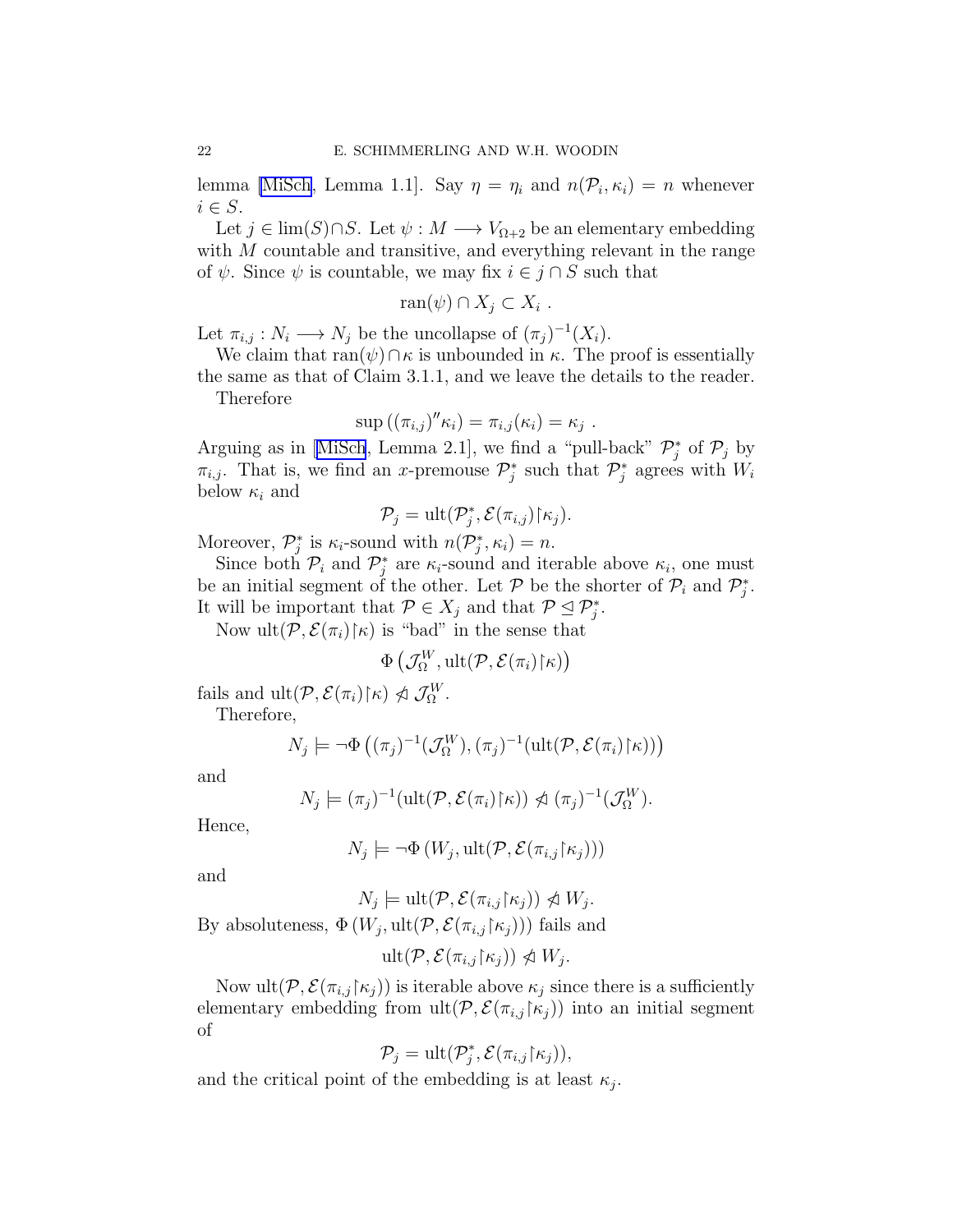<span id="page-22-0"></span>Moreover, ult $(\mathcal{P}, \mathcal{E}(\pi_{i,j}|\kappa_j))$  is  $\kappa_j$ -sound and agrees with  $W_j$  below  $\kappa_j$ . In the standard way, from the fact that we can compare

$$
\mathrm{ult}(\mathcal{P}, \mathcal{E}(\pi_{i,j} \restriction \kappa_j))
$$

and  $W_j$ , we conclude that either  $\Phi(W_j, \text{ult}(\mathcal{P}, \mathcal{E}(\pi_{i,j} \mid \kappa_j)))$  holds or  $ult(\mathcal{P}, \mathcal{E}(\pi_{i,j}|\kappa_j)) \triangleleft W_j$ . This is a contradiction.  $\Box$ 

Case 2. There is a stationary set

$$
S_0 \subseteq \{ i < \varepsilon \mid \text{cf}(i) > \omega \ \land \ i = \varepsilon_i \}
$$

such that  $i \in S_0$  implies  $(\varepsilon_i^+)^{W_i} = (\varepsilon_i^+)^W$ .

In this case, we conclude that (a) holds by an argument just like that given in Case 2 of the proof of Theorem 3.2.  $\Box$ 

#### **REFERENCES**

- [De] K.J. Devlin, Constructibility, Springer-Verlag (1984).
- [Do] A.J. Dodd, The core model, London Mathematical Society Lecture Notes Series 61, Cambridge University Press (1982).
- [DoJe1] A.J. Dodd and R.B. Jensen, The core model, Annals of Mathematical Logic 20 (1981) 43–75.
- [DoJe2] A.J. Dodd and R.B. Jensen, The covering lemma for K, Annals of Mathematical Logic 22 (1982) 1–30.
- [DoJe3] A.J. Dodd and R.B. Jensen, The covering lemma for L[U], Annals of Mathematical Logic 22 (1982) 127–135.
- [Je] R.B. Jensen, The fine structure of the constructible hierarchy, Annals of Mathematical Logic 4 (1972) 229–308.
- [KW] A. Kechris and W.H. Woodin, Equivalence of partition properties and determinacy, Proceedings of the National Academy of Science USA 80 (1983).
- [MaSt] D.A. Martin and J.R. Steel, Iteration trees, Journal of the American Mathematical Society 7 (1994) 1–73.
- [MiSch] W.J. Mitchell and E. Schimmerling, Covering without countable closure, Mathematical Research Letters 2 (1995) 595–609.
- [MiSchSt] W.J. Mitchell, E. Schimmerling, and J.R. Steel, The covering lemma up to a Woodin cardinal, to appear in Annals of Pure and Applied Logic.
- [MiSt] W.J. Mitchell and J.R. Steel, Fine structure and iteration trees, Lecture Notes in Logic 3, Springer-Verlag (1994).
- [Sch1] E. Schimmerling, Combinatorial principles in the core model for one Woodin cardinal, Annals of Pure and Applied Logic 74 (1995) 153–201.
- [Sch2] E. Schimmerling,  $\Box_{\kappa}^{\langle \omega \rangle}$  holds in  $L[\vec{E}]$ , submitted to The Journal of Symbolic Logic.
- [SchSt1] E. Schimmerling and J.R. Steel, Fine structure for tame inner models, The Journal of Symbolic Logic 61 (1996) 621–639.
- [SchSt2] E. Schimmerling and J.R. Steel, The maximality of the core model, preprint.